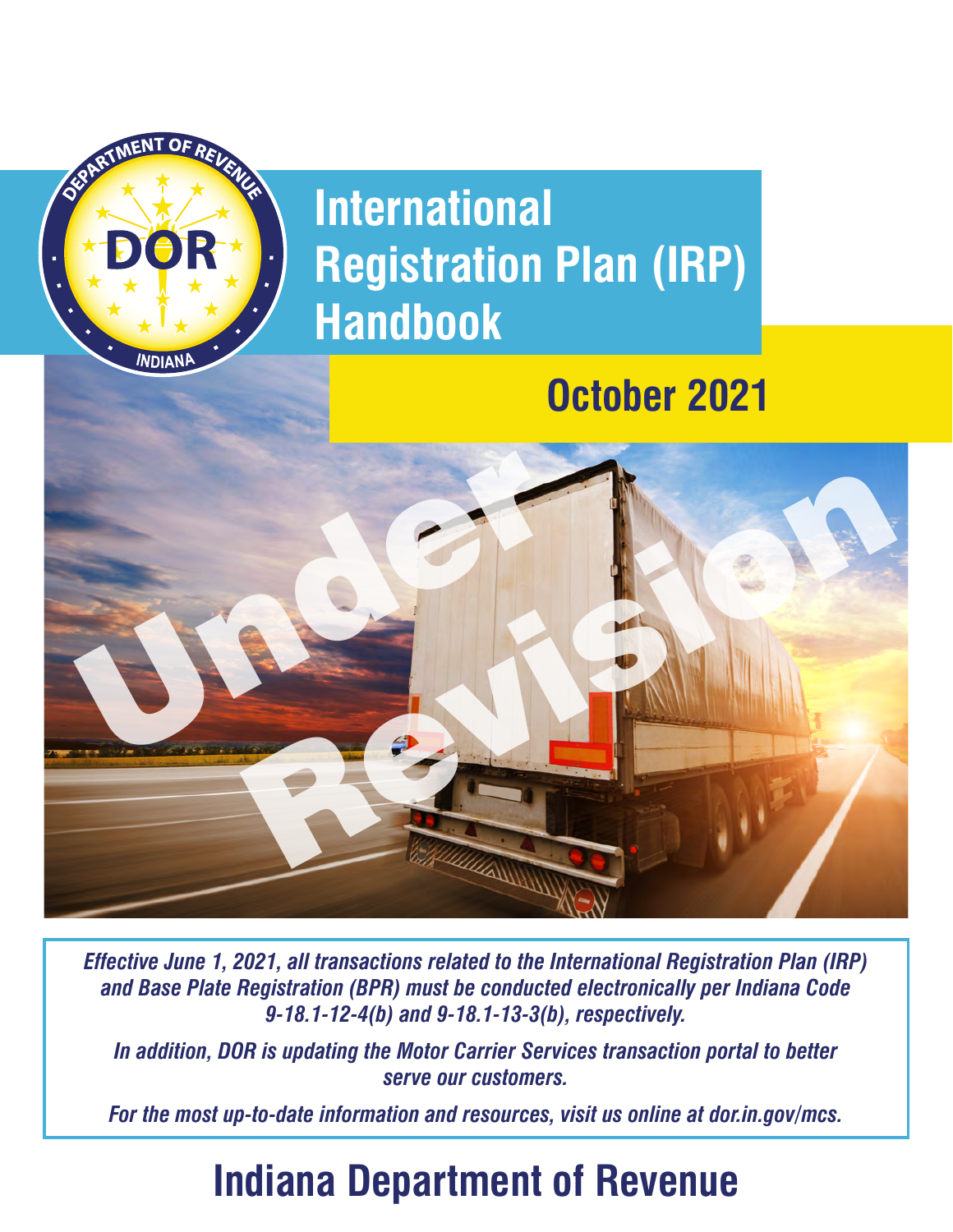# **Table of Contents**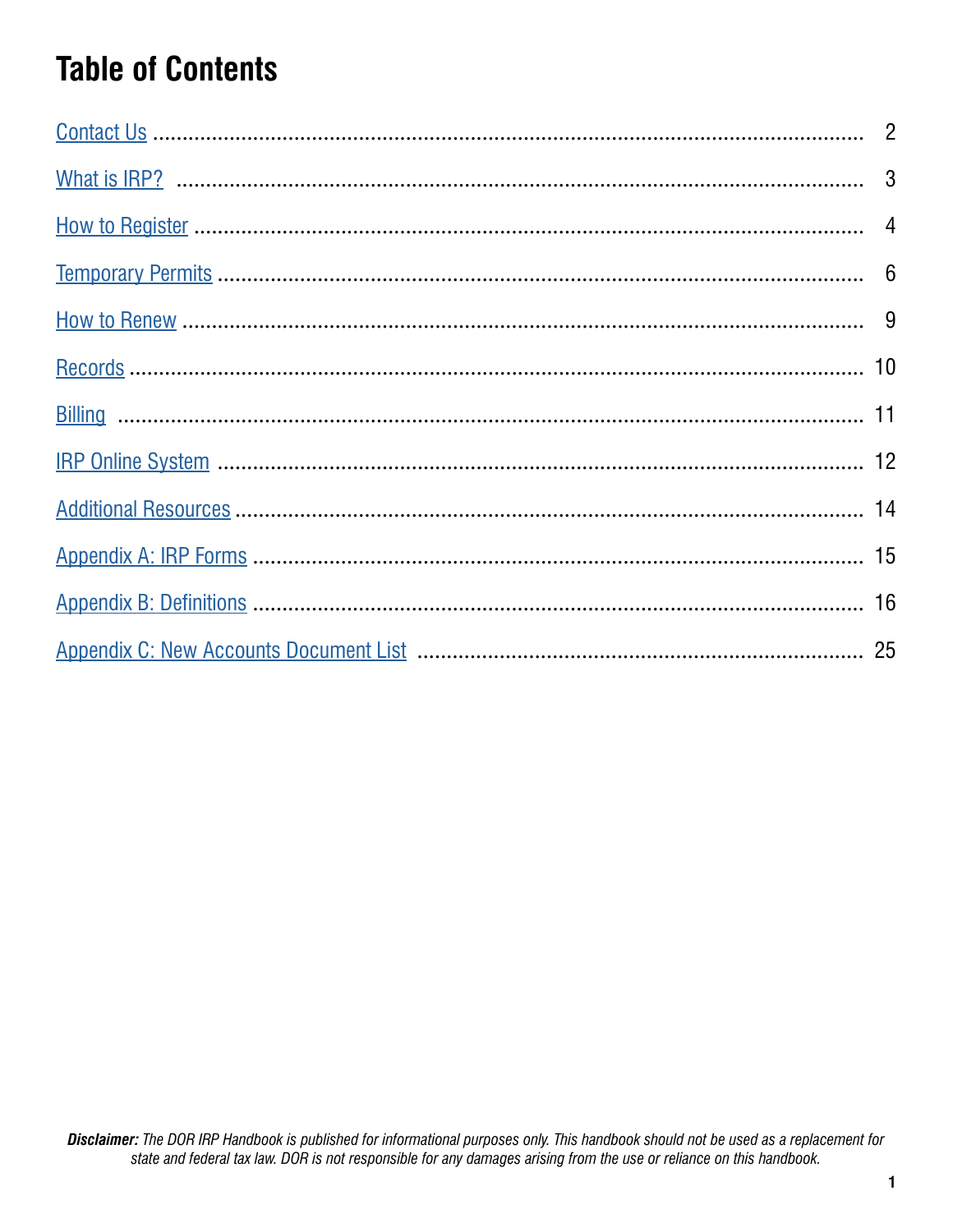## **Contact the Indiana Department of Revenue's Motor Carrier Services Department**

## **By Mail:**

Indiana Department of Revenue Motor Carrier Services ATTN: IRP 7811 Milhouse Rd., Suite M Indianapolis, IN 46241

## **By Phone:**

IFTA/Motor Fuel: 317-615-7200

IRP: 317-615-7200

Voice Response Unit: 866-615-7340

Oversize/Overweight: 317-615-7200

Super Loads: 317-615-7200

USDOT - Safety and Insurance: 317-615-7200

## **By Email:** [IndianaIRP@dor.in.gov](mailto:IndianaIRP%40dor.in.gov?subject=)



### **Website:** [dor.in.gov/motor-carrier-services](https://www.in.gov/dor/motor-carrier-services/)

Our online system, available at [motorcarrier.dor.in.gov](https://motorcarrier.dor.in.gov/loginHome.html)  allows 24/7 account management.

## **In-person:**

Indiana Department of Revenue Motor Carrier Services 7811 Milhouse Rd., Suite M Indianapolis, IN 46241

Office hours are Monday through Friday, 8 a.m.—4:30 p.m. EST. Offices are closed on all state holidays.

You can make an appointment for customer service at all DOR offices, including Motor Carrier Services. Appointments are required to establish new IRP or IFTA accounts. Customers are encouraged to visit the MCS customer walkin center only for transactions that cannot be efficiently performed via telephone or online such as:

- Payments for transactions that could not be made over the telephone or online; and
- Picking up plates and decals that cannot otherwise be mailed.

Make your appointment online at <appts.dor.in.gov> or by calling 317-615-7200, Monday through Friday, 8 a.m.—4:30 p.m. EST.

*Customers who arrive at Motor Carrier Services without an appointment may experience longer than expected wait times and may be requested to make an appointment for some transaction types. Same-day appointments may not be available.* 

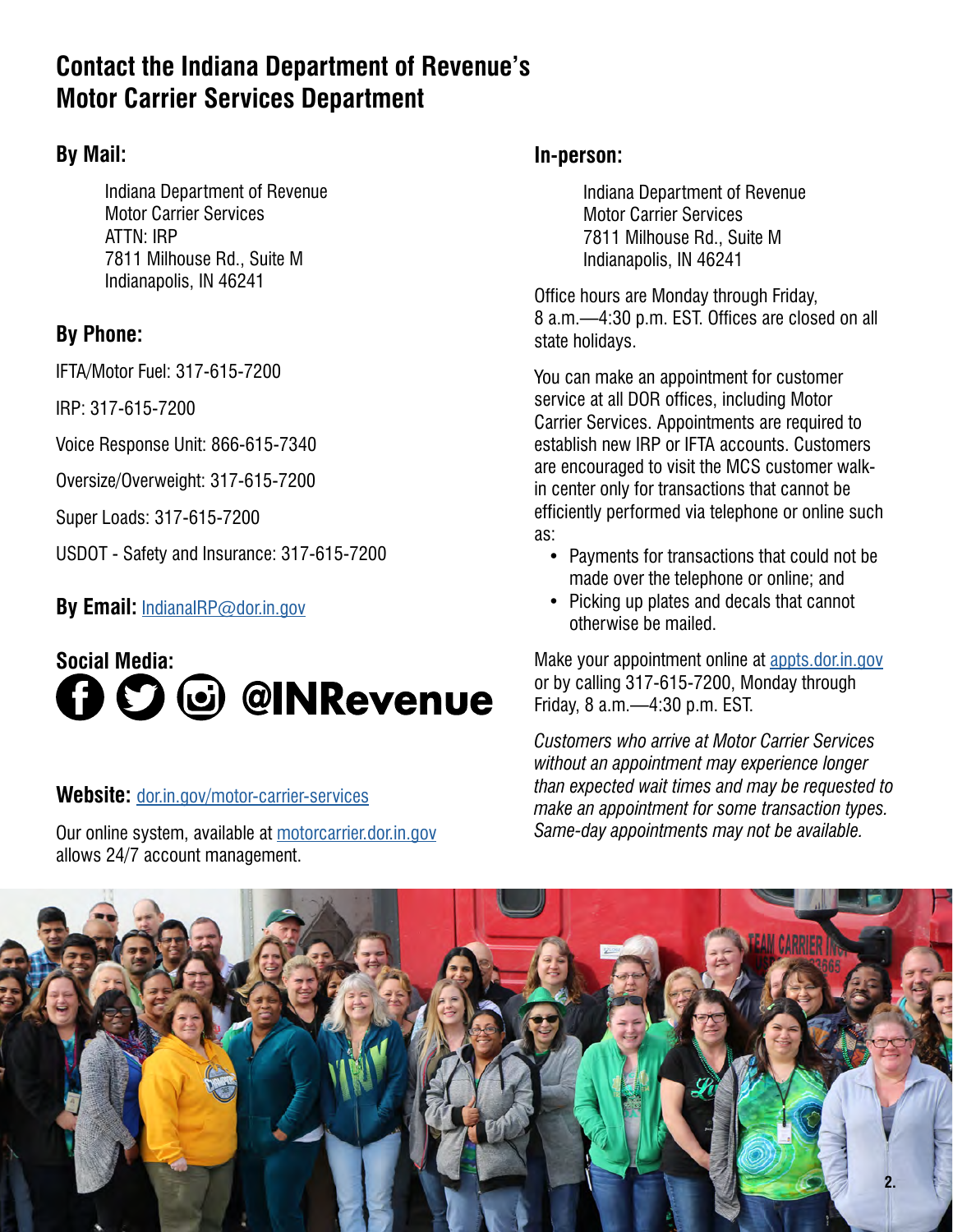## **Indiana Motor Carrier Services**

The Indiana Department of Revenue's (DOR) Motor Carrier Services (MCS) department is a specialized team providing support to motor carrier companies and commercial drivers through the administration of state and federal laws that govern the commercial use of Indiana's roads. MCS manages the International Fuel Tax Agreement (IFTA), Oversize/Overweight Vehicle Permitting and the International Registration Plan (IRP).

MCS provides services to nearly 20% of the nation's IRP fleet vehicles on the road today.

## <span id="page-3-0"></span>**What is IRP?**

The International Registration Plan (IRP) is a cooperative registration agreement between jurisdictions in the United States and Canada for payment of license fees based on the total distance operated in each jurisdiction.

IRP makes registration easy by allowing registration fees to be distributed to jurisdictions where fleet vehicles are operated with only one license plate and one cab card needed for each vehicle.

Commercial motor vehicles weighing more than 26,000 lbs., or having more than two axles (either alone or in combination) and traveling into more than one jurisdiction are likely registered under IRP. Without this type of plate, they do not have reciprocity to travel into neighboring areas and would need to obtain a temporary registration permit to travel outside their base jurisdiction.

There are over 2.4 million commercial motor vehicles in the US and Canada registered through IRP. Over \$2 billion in registration fees are collected and distributed through the IRP.

Member jurisdiction information is located at [irponline.org.](www.irponline.org)

## **Which Vehicles Need to Be Registered with IRP?**

A person operating an apportionable (qualifying) vehicle should register for an IRP account. A "qualifying" vehicle is any vehicle used or intended for use in two or more member jurisdictions, and:

- Is a power unit having two axles and a gross vehicle weight, or registered gross weight, in excess of 26,000 lbs. (11,793 kg.); or
- Is a power unit having three or more axles, regardless of weight; or
- Is used in combination when the weight of such combination exceeds 26,000 lbs. (11,973 kg.) gross vehicle weight or registered weight.

*Note: A recreational vehicle displaying restricted plates or a government-owned vehicle is not an apportionable vehicle. A power unit or power unit in a combination of vehicles having a gross vehicle weight of 26,000 lbs. (11,793 kg.) or less may be registered under IRP at the option of the registrant. For a list of all vehicle exceptions to IRP registration, please see Indiana Code 9-18.1-2-2.* 

## **Exempt/Restricted Plate Vehicles**

The following vehicles do not have to be registered for apportionment:

### **Exempted Vehicles**

- Vehicles displaying restricted plates (commodity, area, mileage restrictions), such as farm plates
- City pick-up and delivery vehicles
- Vehicles displaying special-machinery plates
- Government-owned vehicles
- Recreational vehicles used for personal pleasure or travel by an individual or family and not used in connection with any business endeavor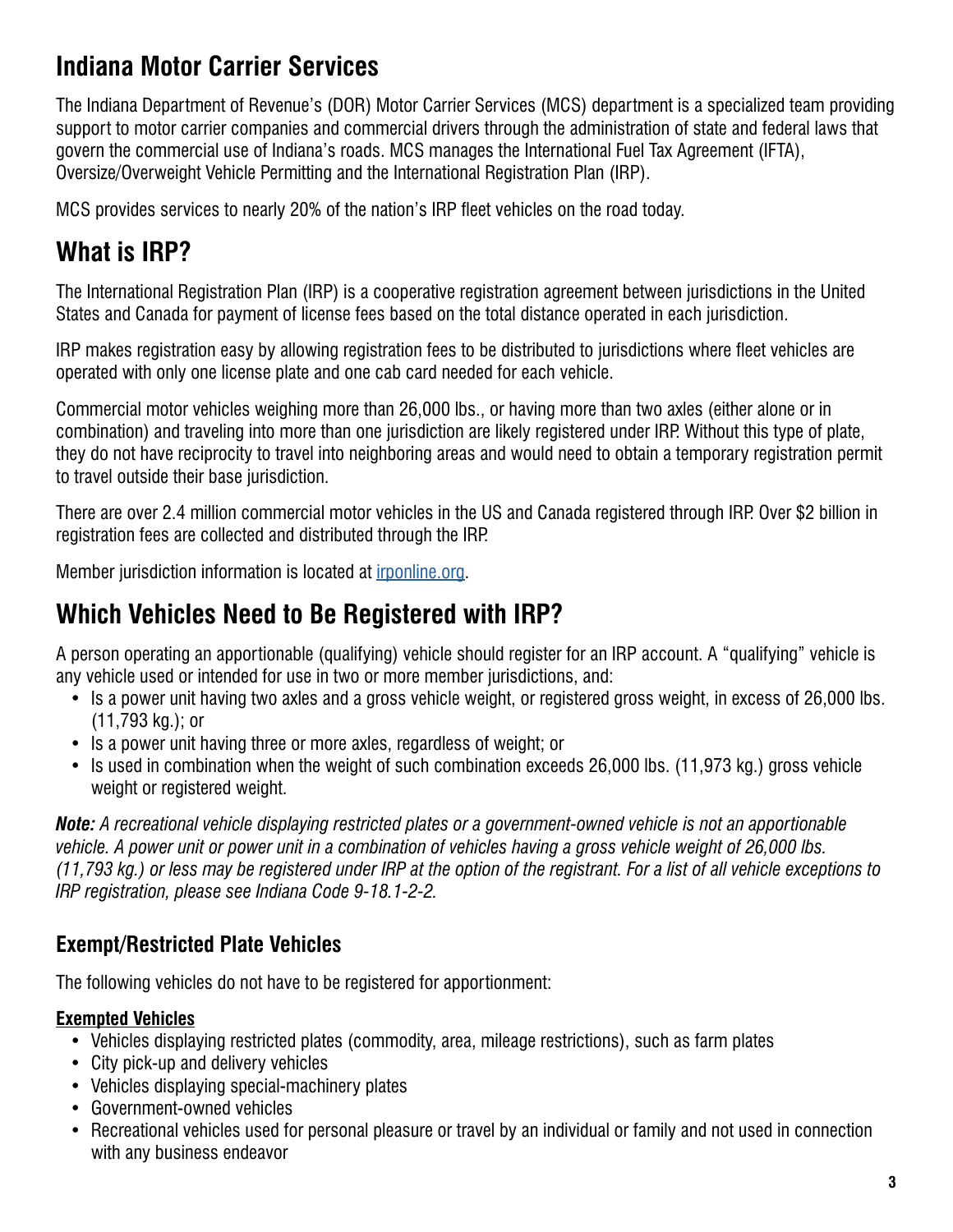Indiana has four commonly used license plates exempt from the IRP. Reciprocity should be granted by member jurisdictions.

- **Dealer Plate -** Used for those persons engaged in the business of manufacturing, buying or selling motor vehicles. Dealer license plates are restricted from hauling out-of-state and should only be used by those persons engaged in the business of manufacturing, buying or selling of motor vehicles. Plates are issued by the Indiana Secretary of State for vehicles identified as auto dealers.
- **Manufacturer's Plate -** Used by those persons engaged in the business of constructing or assembling motor vehicles.
- **Transport Operator Plate -** Used by persons engaged in the business of providing drivers and operators, for the purpose of transporting vehicles from one place to another by the drive away or tow away methods; or any nonresident dealer, manufacturer engaged in such operation or business, or any business which prepares their own newly purchased vehicles and delivers them to the locations where the vehicles will be based, titled and registered.
- **Special Machinery Plate -** This plate is assigned and used to perform a specific function unrelated to transporting people or property on a highway; with permanently mounted machinery or equipment used to perform operations unrelated to transportation on a highway; and incapable of, or would require substantial modification to be capable of, carrying a load.
	- Examples for special machinery include: used for implements of husbandry, cranes, well drilling equipment, ensilage cutters, paint spray outfit, livestock dipping equipment, seed cleaning and treating equipment and other farm-related machinery.

## <span id="page-4-0"></span>**How to Register Your Fleet Vehicles:**

Registering a fleet of vehicles is a one-stop process. MCS offers three types of registrations:

- 1. Full Registration (BPR) DOR assumed responsibility for base plate registrations from the Indiana Bureau of Motor Vehicles (BMV) for companies with 25 or more commercial vehicles weighing 16,001 lbs. or more
- 2. Apportioned Registration through IRP
- 3. Temporary Permits

DOR's IRP team processes new accounts through the MCS office. New accounts cannot be established through the online system at this time but can be started by emailing [IRPnewaccount@dor.in.gov](mailto:IRPnewaccount%40dor.in.gov?subject=) or by making an [appointment](https://www.in.gov/dor/contact-us/dor-in-person-appointments/)  (see page 3 for more information). Processing of transactions is accessible on the DOR's website after payment for the initial registration has posted.

To ensure you have everything you need reference the IRP checklist below:

- **Proof of Established Place of Business or Residency** 
	- You must be able to prove your business is established in Indiana. If you cannot, you may qualify to register in Indiana using residency.
	- Please visit the definitions section in Appendix B to determine in which category your business may fall.
	- Please visit Appendix C for a list of required documents.
- **Application for International Registration Plan (Schedule FRP-A) -** This is the general registration form that provides general information on the business and vehicles to be registered.
- **International Registration Plan New Account (Schedule INIRP-BN) or Schedule FRP-B -** (Use Schedule B when the carrier has had prior registration history in Indiana or any other apportioned jurisdiction in the pending new account name in which registrations will be obtained.) This form documents the vehicle history, including if the vehicle has been previously registered and if the company had an IRP account in another state.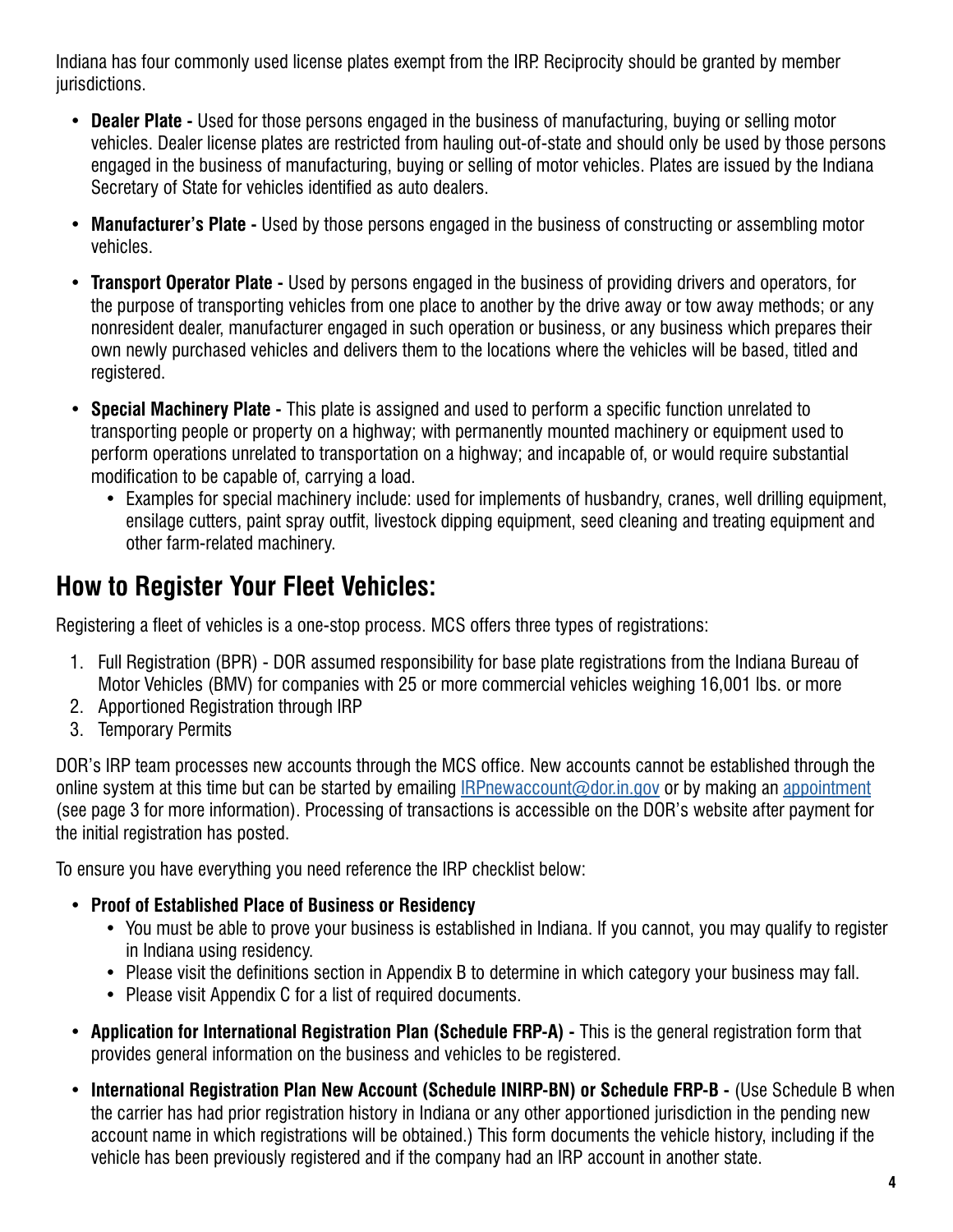- **Schedule FRP-G -** This form is used to determine all registered IRP vehicles in Indiana.
- **Copy of a processed title or application for title -** Titlework must be in the name of the registrant. If leased, the title can be an out-of-state processed title. MCS can process title work. Submit title work along with completed signed-over information, ST-108, ST-108E and Power of Attorney (Indiana BMV requires a notarized Power of Attorney), if necessary. Proof of payment of the Federal Form 2290 for the current year is required. If the vehicle purchase date is within 60 days of the date of plating, this form is not required. MCS accepts payments unless applicants are increasing a vehicle's weight.
- **Copy of the vehicle lease agreement for all leased vehicles.**
- **Copy of prior registrations for vehicle(s) registered through Indiana base plate(s) or apportioned plate(s).**
- **U.S. Department of Transportation (USDOT) number -** If the registrant has a safety permit to transport hazardous materials, it must be active or if leasing this vehicle to an interstate motor carrier who will be responsible for the safety operation of this vehicle, please provide a copy of the Motor Carrier Authority Lease Agreement.
	- Short-term lease If the vehicle will be leased for 30 days or less to a motor carrier, please provide the registrant's USDOT number for this vehicle.
	- Long-term lease If the vehicle will be leased for more than 30 days to an interstate motor carrier, please provide the USDOT number for the motor carrier responsible for the safety of this vehicle.
	- If you do not know your USDOT call MCS at 317-615-7200 or the USDOT at 800-832-5660.
	- Visit [fmcsa.dot.gov/registration](https://www.fmcsa.dot.gov/registration) for more information.
- **Copy of the lease agreement -** confirming who will carry the Registrants Authority (an intent to lease is not acceptable).
- **Copy of the valid International Fuel Tax Agreement (IFTA) license -** or a copy of the lease if someone else will be responsible for the IFTA other than the registrant.
- **Copy of the Power of Attorney -** if someone (other than the registrant or corporate officer) is representing the company.
- **Proof of payment of the Unified Carrier Registration (UCR) fees -** Unified Carrier Registration (UCR) is the organization of state, federal and industry representatives responsible for developing, implementing and administering the UCR Agreement. The UCR Agreement is the interstate agreement, developed under the UCR Plan, governing the collection and distribution of registration information and fees generated under the UCR Agreement. Visit [ucr.gov](www.ucr.gov) for more information. The IRP section will verify that all UCR fees are paid prior to reviewing any IRP account.
- **Proof of active federal operating authority -** Visit [safer.fmcsa.dot.gov](http://safer.fmcsa.dot.gov/) for more information.
- **A signed Notice of Understanding of the IRP Requirements.**

All forms referenced above can be found on DOR's website at [dor.in.gov/t](dor.in.gov/tax-forms/motor-carrier-forms-and-applications)ax-forms/motor-carrier-forms-andapplications or in Appendix A.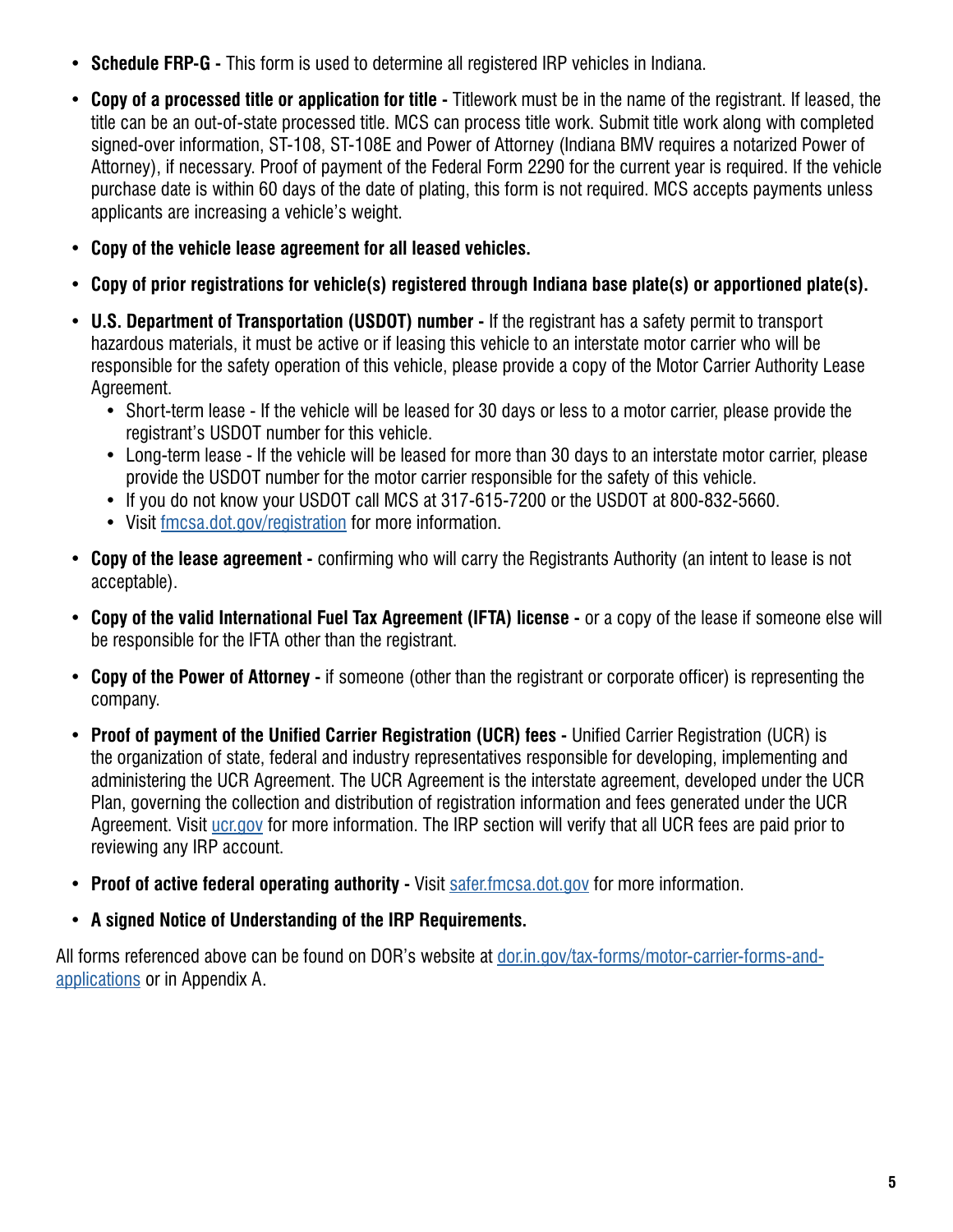## <span id="page-6-0"></span>**Temporary Permits**

There are five types of temporary permits that may be issued instead of apportioned or full registration. DOR issues 45-day temporary permits during the IRP registration pr[ocess \(more details be](https://motorcarrier.dor.in.gov/loginHome.html)low). All other temporary permits are available through the special permits link at [motorcarrier.dor.in.gov.](https://motorcarrier.dor.in.gov) Special permit types include:

### **45-Day Temporary Permits**

45-Day Temporary Registration Permits are issued solely to vehicles within established Indiana IRP fleets that are currently registered or are in the process of registering. These permits allow you to run legally in the jurisdictions listed on the permit for a specific vehicle within your fleet. This permit is not a means by which a vehicle can travel through Indiana or other jurisdictions without registering for the year or a way to delay payment of fees.

The 45-day permit allows you to place qualified vehicles into service immediately after your payment is processed (with the exception of added vehicles and replacement plates). Follow-up documentation must be submitted within 20 days.

The permit will be sent in pdf format to be printed and displayed. This permit must be obtained prior to entry into Indiana and should remain in the vehicle at all times while the vehicle is operated in Indiana.

Altered temporary registrations are invalid. Altered permits may result in an assessment of full year registration fees and vehicle impoundment. Your IRP account will be denied any access to Temporary Registration Permits for all fleets in the future.

Misused permits will result in assessment of full year registration fees at 80,000 lbs. regardless of the weight listed on the permit.

#### **Three-Day Trip Permit(s)**

Three-Day Trip Permits (72 hours) are offered by the IRP unit to all out-of-state carriers that have not proportionally registered in Indiana, but are properly registered and insured in their base state.

This \$15 permit affords qualifying out-of-state carriers the opportunity to occasionally operate in or drive through the state of Indiana without having to proportionally register for Indiana. This permit must be secured prior to entry and must remain within the vehicle while in Indiana.

#### **Unladen Vehicle Registration - Hunter's Permit**

A Hunter's Permit is applied for by a common carrier in situations in which a vehicle owner moves an empty vehicle from one fleet to another without violating general registration statutes. This shall be valid in all member jurisdictions. In such cases, the carrier that contracted with the owner-operator may apply for a "hunter's permit" to allow the owner-operator to operate their vehicle legally while they search for new employment or contracted service. The term "hunter" has to do with the owner-operator "hunting" for work, and has nothing to do with the hunting of wildlife. The common carrier will transfer the hunter's permit to the owner-operator at their request.

A DOR-issued Hunter's Permit is invalid if any alterations are made, or if the owner-operator attempts to operate the vehicle for reasons other than seeking employment.

Hunter's Permits may be obtained for \$10 through the IRP unit after the common carrier provides a copy of the previous registration cab card, a copy of the vehicle title, insurance information pertaining to the insured, insurer's name and policy number.

Hunter's Permits are valid for a period of 30 days to search for a new independent contract for services with a common carrier without first registering the motor vehicle.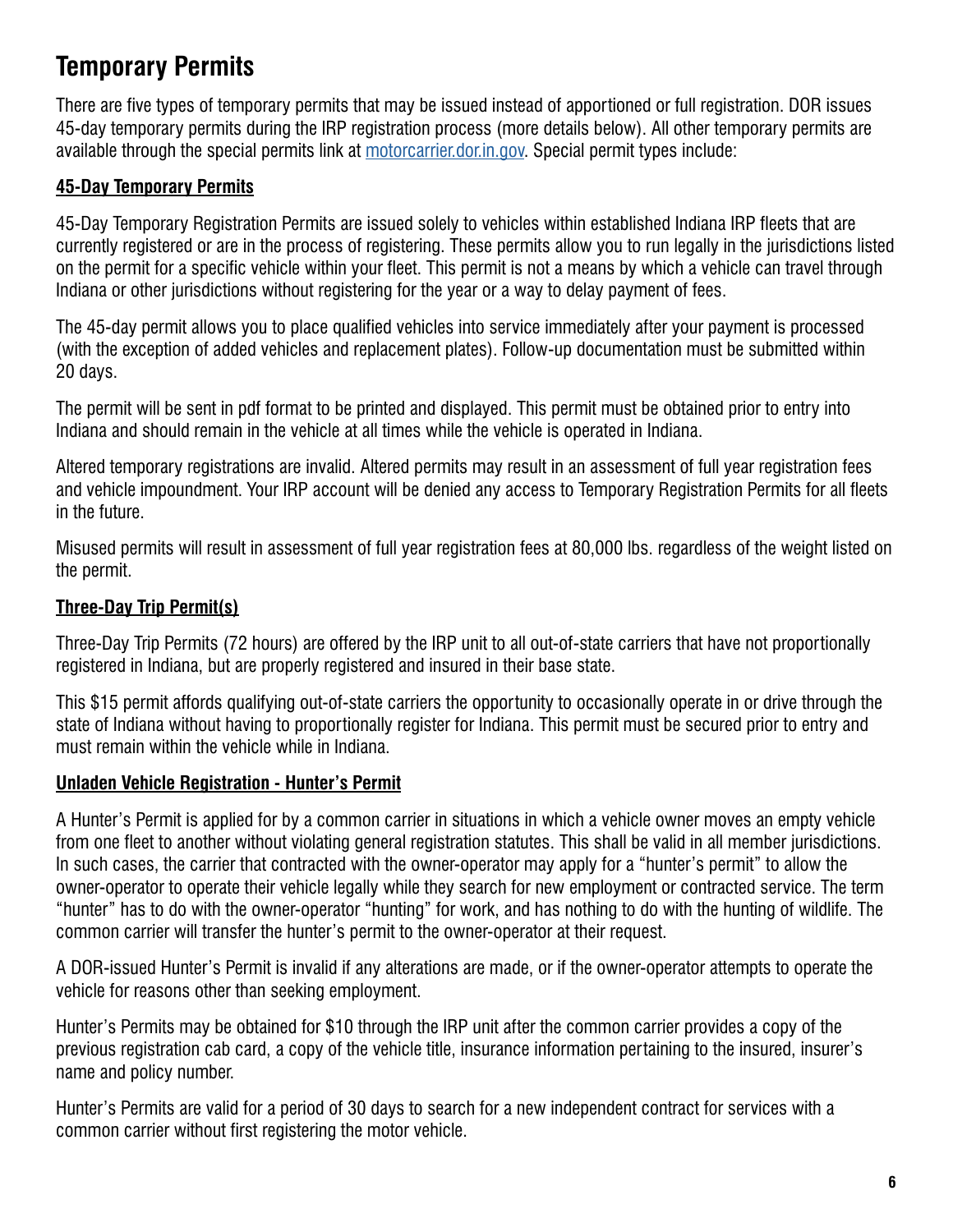### **Annual Yard Tractor Permits**

Yard Tractor Permits (Form YT-1) are issued annually to non-apportioned tractors that are used to move semi-trailers from one point to another at a terminal site, loading facility or spotting.

Any tractor operating with a yard tractor permit is ineligible to carry cargo, transport or draw a semi-trailer.

Carriers may obtain a yard tractor permit through the IRP unit for an annual fee of \$40.

The registration year for yard tractors is July 1 through June 30.

#### **Repair and Maintenance Permit**

The Repair and Maintenance Permit (Form MF-660) authorizes the carrier to travel from another state into Indiana for the repair or maintenance of vehicles or semi-trailers for an annual fee of \$40. The carrier must return to the same state after repair or maintenance. The cost for both an IFTA and IRP repair/maintenance permit if \$80. The permit is valid for one year from the date of issuance.

*Note: Altering any permit renders it invalid and the Indiana State Police Commercial Motor Vehicle Enforcement will confiscate the permit and impound the vehicle. Permits altered by any carrier will result in proportional registration at 80,000 lbs. for Indiana. Criminal charges may also be brought against anyone guilty of permit fraud.* 

All registrants should review permit information for accuracy prior to operating vehicles on the permit's authority.

You may fax or copy all temporary permits listed above.

### **Staggered Registration Periods**

Staggered registration is a method of distributing fleet registrations so credentials expire in different months during the same registration year. Staggered registration offers registrants the flexibility of selecting a different expiration month for each fleet. Registrants may also break a single fleet into multiple fleets with each having a different expiration month.

If apportioned fleets transition from other jurisdictions, Indiana will not issue registrations for fleets that cover a period of more than 18 months or less than six months.

Note: The enforcement date is the first day of the staggered registration month. For example, if May is a registration month, the enforcement day starts May 1. The registration period is: May 1 through April 30.

The due date for returning non-renewed apportioned license plates to the IRP team is the 17th day of your staggered month. Using May as an example, the non-renewed apportioned license plate would be due in the IRP team on or before May 17 of the same calendar year. If apportioned license plates are not returned, fees equal to the registration will be charged.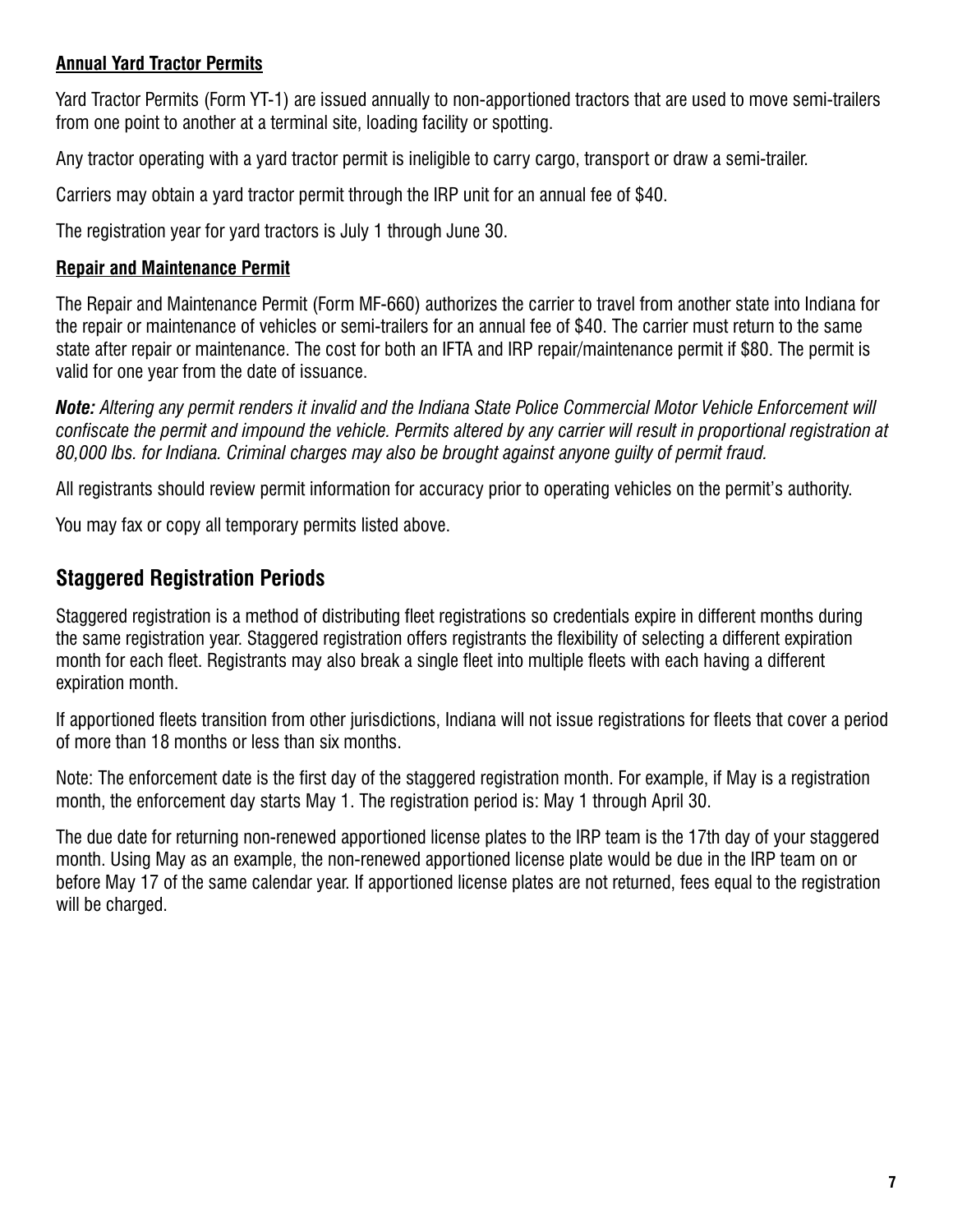## **Registration Costs**

Registration costs may vary based on vehicle type and weight. Registration costs vary greatly based on jurisdiction and miles traveled.

The following example illustrates how apportioned registration license fees are calculated:

An 80,000-lb. tractor is Indiana-based and operates in Illinois, Kentucky and Ohio. The total preceding year actual distance for the tractor was 100,000 miles with an exact 25,000 miles in each of the four jurisdictions. Under the apportioned registration, the license fees will be computed as follows.

| <b>Jurisdiction</b> | <b>Jurisdiction</b><br><b>Mileage</b> | <b>Percentage</b><br>of Total |   | <b>Full Year Fees</b><br>per Jurisdiction |     | <b>Apportioned Fees</b> |
|---------------------|---------------------------------------|-------------------------------|---|-------------------------------------------|-----|-------------------------|
| Indiana             | 25,000                                | 0.25                          |   | \$1944                                    | $=$ | \$486                   |
| <b>Illinois</b>     | 25,000                                | 0.25                          | χ | \$3795                                    | $=$ | \$948.75                |
| Kentucky            | 25,000                                | 0.25                          | Χ | \$1410                                    | $=$ | \$352.50                |
| <b>Ohio</b>         | 25,000                                | 0.25                          | Χ | \$1340                                    | $=$ | \$335                   |
| Total               | 100,000                               | 100                           |   | \$8489                                    |     | \$2,122.50              |

## **Prorated Fees**

New vehicles added to the fleet during the registration year shall be determined according to the requirements for each jurisdiction's fee schedule. The base jurisdiction shall calculate the apportionable fees from the first day of the month in which the new vehicles are added to the fleet.

Fees are prorated from the full year registration fee to each registered jurisdiction's fee calculation procedure.

To help determine your fees the IRP Fee Estimator tool can be found on the IRP website at: [irponline.org/page/FeeEstimator.](https://www.irponline.org/page/FeeEstimator)

## **Where to Display License Plates and Cab Cards**

Each vehicle registered under the IRP will be issued one apportioned license plate bearing the word "App" for as long as the vehicle remains properly registered.

Subsequent annual renewal of registration credentials will result in a registration cab card that will list all member jurisdictions on the registration cab card.

*Note: Weights for all Canadian provinces, except Quebec, are shown in kilograms on the apportioned license cab card. Quebec apportionments are based on the number of axles.* 

## **Where to Display Credentials**

Apportioned license plates must be displayed on the front of tractors, dump trucks and truck-tractors, and on the rear of trucks, trailers and buses.

The cab card must always be carried in the vehicle for which it is issued. All Indiana apportioned cab cards display an enforcement control number and a telephone number available 24/7, for law enforcement to contact to validate the information on the card. Law enforcement can access information electronically by scanning a bar code on the card. Additionally, IRP cab cards are available in an electronic image format. All U.S. and Canadian provinces are required to accept these electronic images.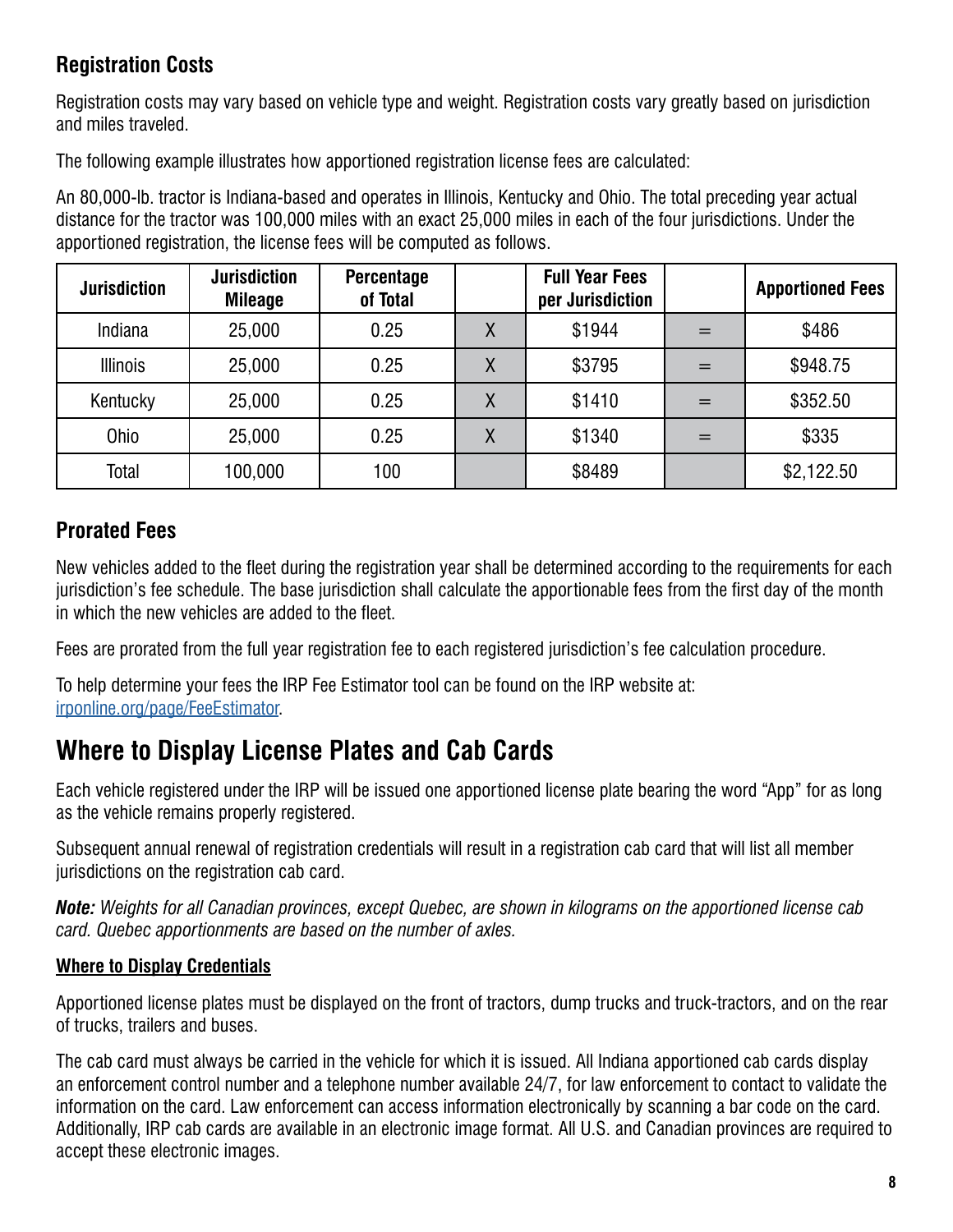### **When to Display Credentials**

Apportioned license plates and cab cards must be displayed by midnight on the first day of your registration month.

### **Violations**

Vehicles not displaying the current apportioned license plate and cab card, valid trip permit or temporary registration instead of credentials, are in violation. Drivers will be subject to enforcement action, including violation citations, fines and/or vehicle impoundment.

## <span id="page-9-0"></span>**How to Renew**

### **Registration Renewal Reminders**

MCS will send IRP renewal reminders to the email address listed on your account profile at [motorcarrier.dor.in.gov.](https://motorcarrier.dor.in.gov/loginHome.html)

You may now renew IRP registration(s) through our online system at [motorcarrier.dor.in.gov](https://motorcarrier.dor.in.gov/loginHome.html). We encourage you to renew online as mailing your payment may result in processing delays that could lead to expired registrations.

Electronic renewal reminders have several benefits over mailed notices, including:

- The ability to renew registrations immediately through a link in the reminder; and
- Cost savings to Hoosier taxpayers.
- If you have any questions, you may contact our office at 317-615-7200, Monday through Friday, 8 a.m.—4:30 p.m. EST.

#### **Renewal Mileage Reporting Period**

Renewal mileage reporting periods for October, November, and December staggered months will report current mileage accrued. The mileage reporting period is from July 1 through June 30 for all 12 months.

#### **What You Need to Renew**

Please include all of the following when sending in a renewal:

- Copy of paid Federal Heavy Vehicle Use Tax (FHVUT- Form 2290);
- Copy of title, if ownership changed;
- Applicable vehicle lease agreements; and,
- Applicable motor carrier authority lease agreements. The renewal supporting documents mentioned above may be emailed to [IndianaIRP@dor.in.gov](mailto:IndianaIRP%40dor.in.gov?subject=) or faxed to (317) 615-7310.

## **Returning Non-Renewed License Plates**

All non-renewed apportioned license plates must be postmarked on or before the 17th day of your registration month and be sent to:

Indiana Department of Revenue Motor Carrier Services ATTN: IRP 7811 Milhouse Rd., Suite M Indianapolis, IN 46241

*Note: Failure to return apportioned license plates will result in a bill for a full year of registration fees.* 

#### **Fleet Consolidations**

A registrant may combine two or more existing fleets of its apportioned vehicles. In this situation, the apportioned fees of the vehicles shall be determined by the actual accrued distance reported in the reporting period for all vehicles in the consolidated fleet. **9**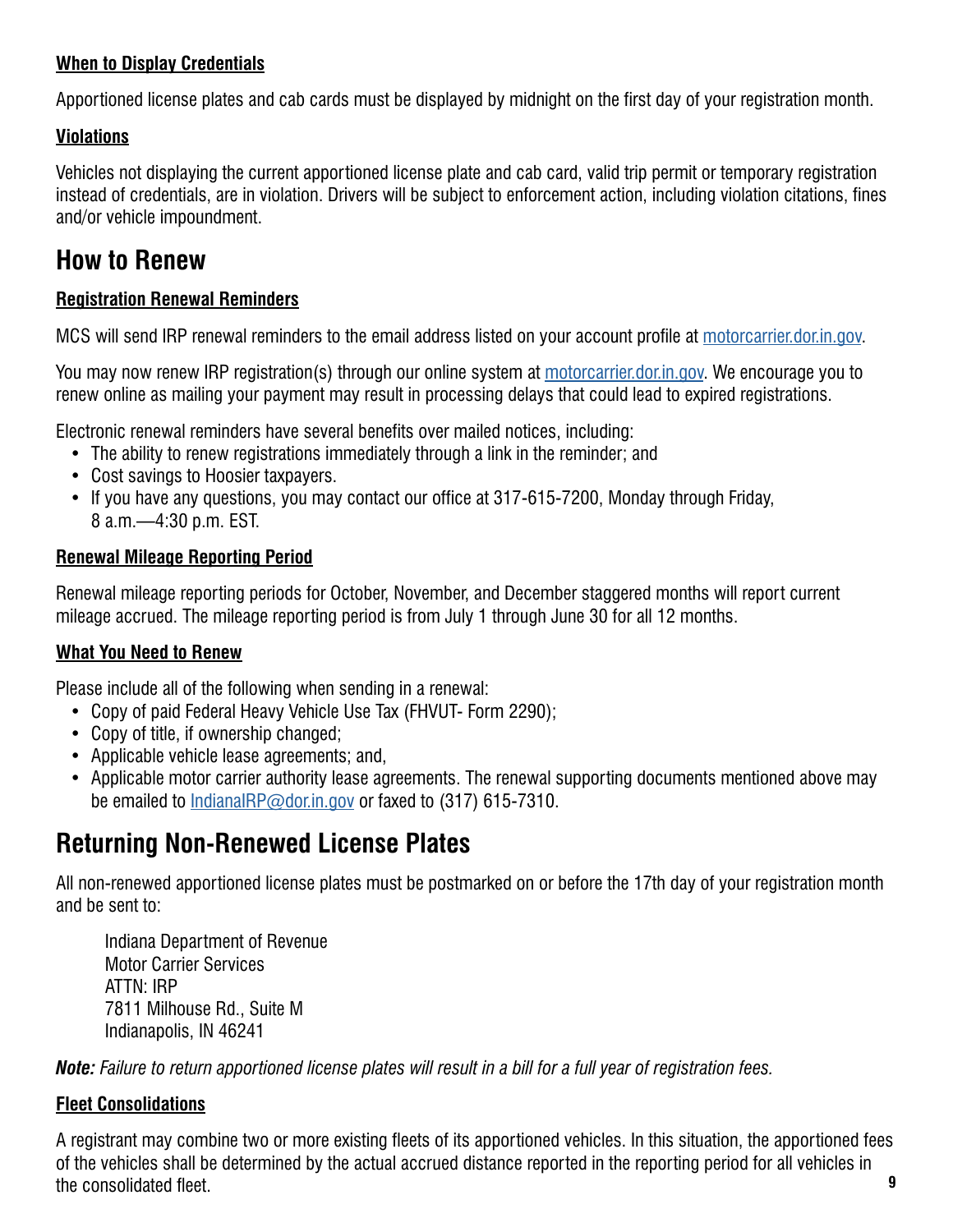## <span id="page-10-0"></span>**Records**

Records are needed to support the distance reported on IRP applications and IFTA tax returns to ensure appropriate distribution of fees and taxes.

Please keep all records that reflect the activity of every apportioned vehicle, whether loaded, empty, bobtailed or deadhead. Also keep all fuel and distance records, including the source documents from the driver and the monthly, quarterly and annual summaries by vehicle and fleet.

IRP requires that a motor carrier keep the records supporting the distance reported on their IRP registration application for the current and past three registration years. For example, the distance records for a 2019 registration need to be kept through calendar year 2023.

## **Electronic Logging Devices (ELD)**

The USDOT ELD rule applies to motor carriers and drivers who are required to keep records of duty service (RODS). An ELD is technology that automatically records a driver's driving time and other aspects of the hours-of-service (HOS) records. This allows easier, more accurate HOS record-keeping. An ELD monitors a vehicle's engine to capture data on whether the engine is running, whether the vehicle is moving, miles driven and duration of engine operation (engine hours). With an ELD, law enforcement can review a driver's hours of service by viewing the ELD's display screen, by a printout from the ELD and in the near future by retrieving data electronically from the ELD.

Motor carriers and drivers must choose only ELDs that are certified and registered on the Federal Motor Carrier Safety Administration's website, as other devices may not be compliant. **The information that FMCSA requires an ELD to capture does not satisfy IRP record-keeping requirements.** 

More information on selecting an ELD can be found at [cdn.ymaws.com/www.irponline.org/resource/resmgr/about\\_irp/](https://cdn.ymaws.com/www.irponline.org/resource/resmgr/about_irp/eld_5_23_17.pdf) eld 5 23 17.pdf See DOR's [guidance on ELDs](https://www.in.gov/dor/motor-carrier-services/electronic-logging-device-eld/) and [audit tips](https://www.in.gov/dor/files/audit-manual.pdf) to help ensure you keep accurate records.

## **Distance Records**

If your distance records are paper trip reports, they must contain the following information:

- Beginning and ending dates of the trip to which the records pertain;
- Origin and destination of the trip:
- Route of travel;
- Beginning and ending reading from the odometer, hubodometer, engine control module (ECM) or any similar device for the trip;
- Total distance of the trip;
- Distance traveled in each jurisdiction; and,
- Vehicle identification number or vehicle unit number.

If your distance records are produced by a vehicle-tracking system, such as GPS, they should contain the following information:

- Original GPS or other location data for the vehicle to which the records pertain;
- Date and time of each GPS or other system reading;
- Location of each GPS or other system reading;
- Beginning and ending reading from the odometer, hubodometer, engine control module (ECM) or any similar device for the period to which the records pertain;
- Calculated distance between each GPS or other system reading;
- Route of travel:
- Total distance traveled by the vehicle;
- Distance traveled in each jurisdiction; and,
- Vehicle identification number or vehicle unit number. **10**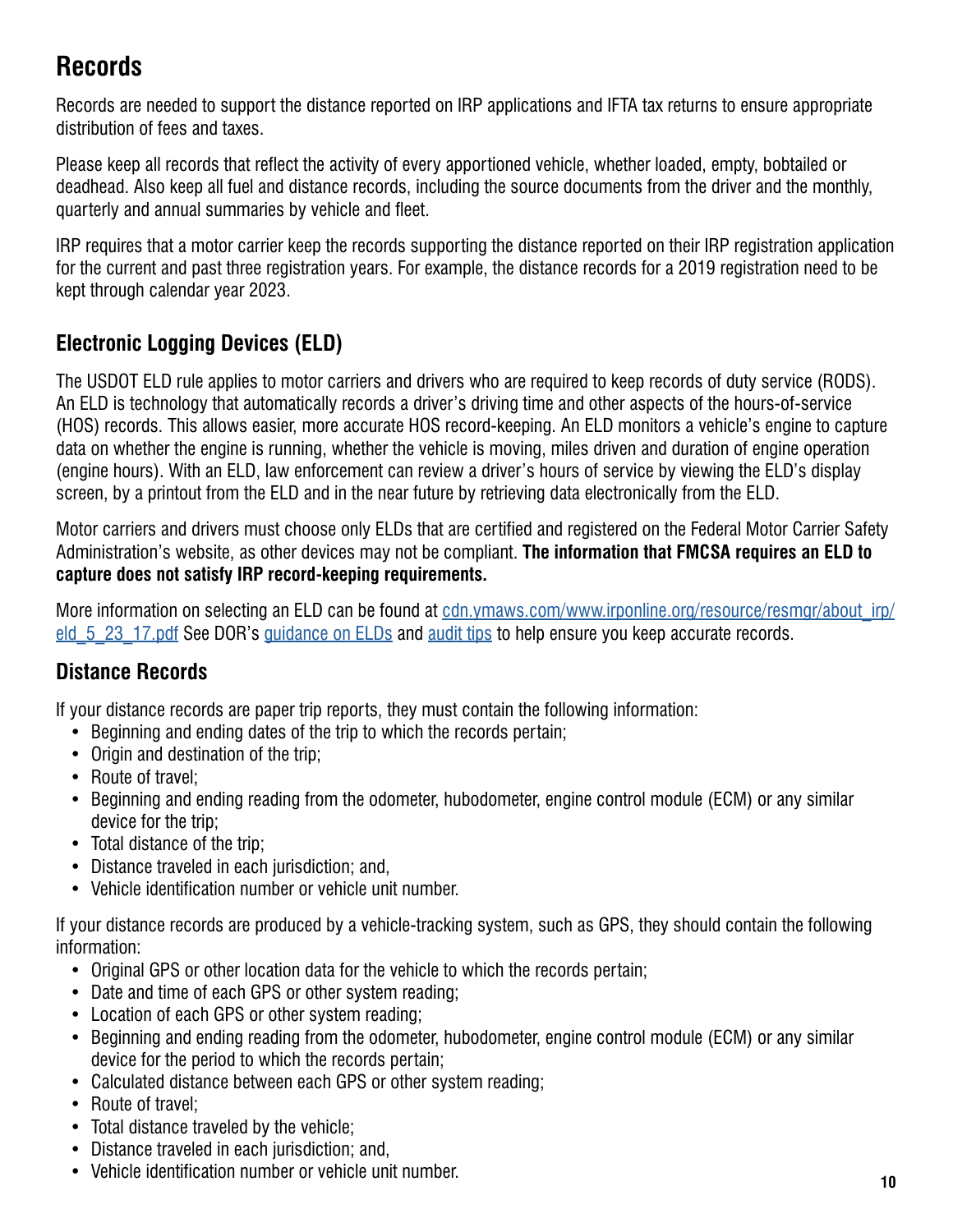## **Summaries**

The registrant is required to maintain the following summaries:

- Summary of the fleet's operations for each month, which includes both the full distance traveled by each apportioned vehicle in the fleet during the calendar month;
- The distance traveled in the month by each apportioned vehicle in each jurisdiction;
- Summary of the fleet's operations for each calendar quarter, which includes both the full distance traveled by vehicles in the fleet during the calendar quarter;
- The distance traveled in each jurisdiction by the vehicles in the fleet during the calendar quarter; and,
- A summary of the quarterly summaries for the distance period. This information will be used to report distance on the Schedule B.

## <span id="page-11-0"></span>**Billing**

Online access will allow you to generate a billing notice, make payments and print your credentials. All renewal billings are due 15 days prior to the start of the staggered month. Late payment of bills will result in an assessed penalty.

## **Re-Billing**

The IRP unit accepts requests to have a transaction or renewal application re-billed if modifications to the original transaction have occurred and the transaction fees are not paid at the time of the request. This request may result in a delay in processing your registration credentials.

*Note: Re-billing a transaction may not result in a lower registration fee. Alterations or adjustments to the transaction must be done prior to making payment. All re-billings regarding actual distance changes must be supported by a written explanation of the distance change prior to being accepted by the IRP unit. Registrants adjusting actual distance will be subject to a DOR audit.* 

## **Payments**

Payments can be made by the following options:

- Online\* using Visa, Mastercard, Discover or e-check;
- By mail:
- By fax at 317-615-7388; or,
- At the MCS Customer Service Center using Visa\*, Mastercard\*, Discover\*, check or cash.

*\*Note: Payments made by credit card are subject to additional convenience fees.* 

## **Refunds**

The IRP team may issue refunds if:

- Registrant notifies IRP that the vehicle registration fee was paid, prior to commencement of registration year; however, the vehicle will not be used during the new registration year and the license plate was returned by the 17th of the renewal month;
- An error was made by the IRP unit in calculating fees;
- A duplicate vehicle registration exists and registration fees were paid twice for the same IRP account;
- An IRP audit reveals an overpayment of Indiana fees;
- An Indiana non-apportioned license plate is purchased in error. A registrant wishes to change his operation from intrastate to interstate; or,
- If a registrant's operation changed to interstate upon obtaining an Indiana Base Plate.

*Note: Registrant's refund requests must include the appropriate state forms and all necessary supporting documentation.* **11**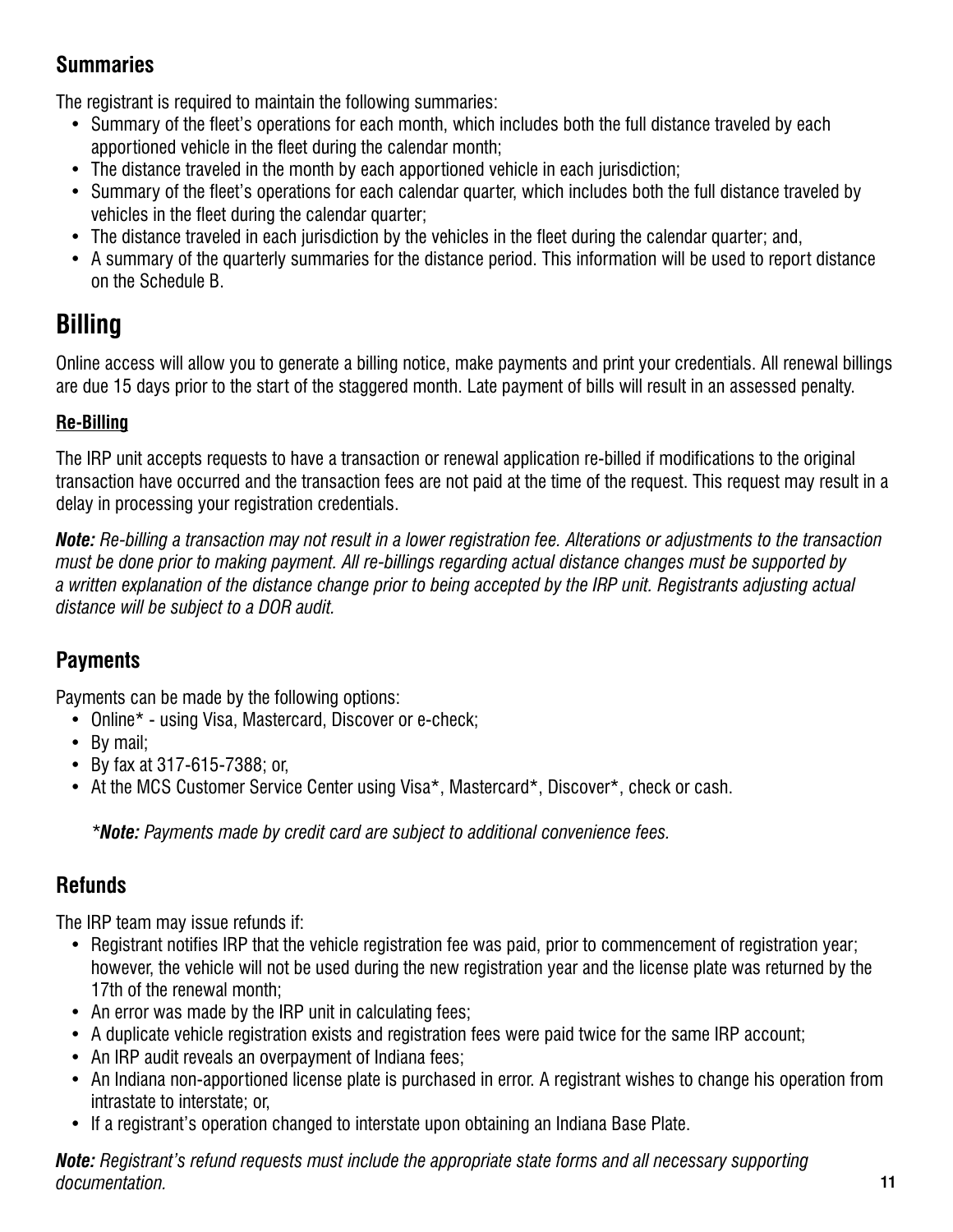## <span id="page-12-0"></span>**IRP Online System**

[Indiana's IRP Online System,](https://motorcarrier.dor.in.gov/) available at [motorcarrier.dor.in.gov,](https://motorcarrier.dor.in.gov/loginHome.html) allows registered carriers to manage their accounts online 24/7. In the online system, you can:

### **• Add Vehicles**

- To add a vehicle you will need the following information:
	- Copy of title or title application;
	- Copy of paid Federal Heavy Vehicle Use Tax (FHVUT- Form 2290) Vehicle lease agreement(s), if the name on title and IRP account name are different (if applicable); and,
	- Motor Carrier Authority Lease Agreement (if applicable).
- **Transfer Plates** 
	- To transfer plates to another vehicle you will need:
		- Copy of title or title application;
		- Copy of paid Federal Heavy Vehicle Use Tax (FHVUT- Form 2290);
		- Vehicle lease agreement(s), if the name on title and IRP account name are different (if applicable); and,
		- Motor Carrier Authority Lease Agreement (if applicable).

*Note: Apportioned license plates may be transferred to an available apportionable vehicle of the same fleet, weight and plate type. The new vehicle cannot be operated with the transferred apportioned license plate, until the new cab card/45-day temporary permit is issued Jurisdictions may also assess additional fees for apportioned license plate transfers.* 

- **Increase the Number of Axles**
- **Increase the Number of Available Seats**
- **Change the Mailing Address -** Provide the mailing address where correspondence from the IRP unit is received for a specific fleet. Each fleet can have its own mailing address.

### **• Change the Lessor's Name**

- The following is needed for this transaction:
	- Copy of title or title application; and
	- The lease agreement (if applicable).
- **Change the Vehicle Make** 
	- The following is needed for this transaction:
		- Copy of title or title application (e.g., "Pbt" for Peterbilt, "Frt" for Freightliner)
- **Order a Replacement Plate** 
	- The registrant is responsible for submitting a police report to the appropriate law enforcement agency for any stolen plate.
	- Registrants requesting an apportioned license plate replacement, due to the original being lost, stolen or mutilated, must validate the transaction with a Request for Lost Plate Affidavit (Form L) obtained from the IRP unit.
	- The lost, stolen or mutilated apportioned license plate may not be transferred to another vehicle, until a replacement apportioned license plate has been issued by the IRP unit.
- **Change the Unit Number**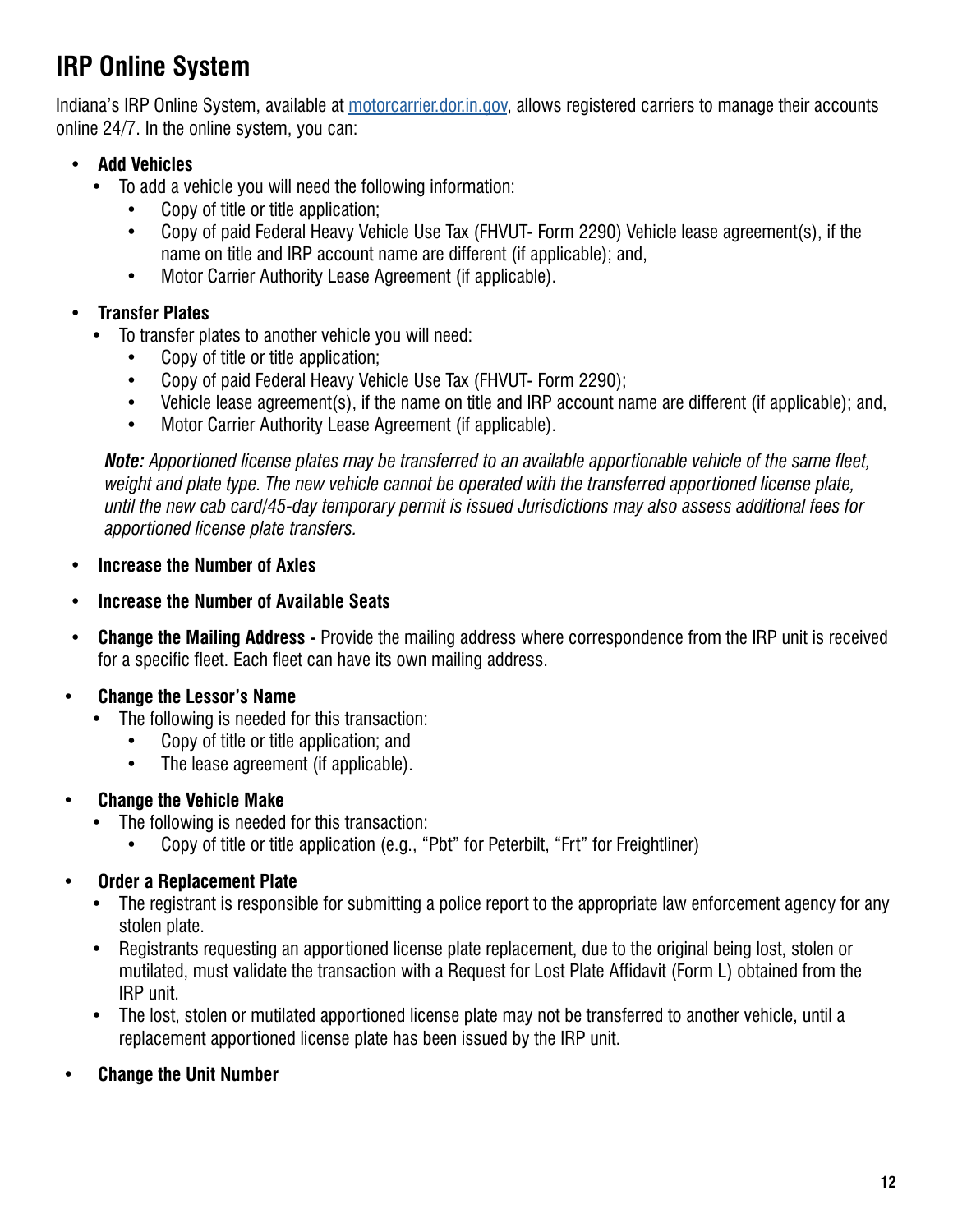- **Delete a Vehicle from the Fleet** 
	- List each deleted vehicle individually in the appropriate section on Schedule C.
	- Deleted vehicle's apportioned license plate which is not transferred to a replacement vehicle must be returned to the IRP unit prior to the registrant's next registration year. If the registration credentials are not submitted to the IRP unit prior to the registrant's next registration year, then the registrant may be responsible for full registration fees.
- **Gross Weight and Combined Gross Weight Increase** 
	- The following is needed to complete this transaction:
		- Copy of paid Federal Heavy Vehicle Use Tax (FHVUT- Form 2290) If the vehicle weight increase exceeds 55,000 lbs. (24,947 kg.) or more and the vehicle was purchased more than 60 days ago.

*Note: Gross vehicle weight may be increased for a particular vehicle in any or all jurisdictions in the fleet. Additional registration fees may be due for the difference between the previous weight to the increased weight.* 

## **Audit Information**

Indiana is required to audit 3% of their registered carriers per year (approximately 240 registrants per year).

### **What can I expect during an audit?**

#### **Initial Contact**

If you are selected for audit, you will receive a letter from DOR. The letter will indicate that an auditor will be calling you within 10 days to schedule the audit and discuss record keeping requirements. Unless you agree to start the audit earlier, you will have at least 30 days to prepare for the audit.

An audit can be conducted at your business location, in the office of an appointed Power of Attorney or a DOR district [office](https://www.in.gov/dor/contact-us/district-office-contact-info/).

#### **Initial Conference**

An initial conference will be held on the first day of the audit for the purpose of learning about your operations and your record keeping system. At this time, with your input, a sample of vehicles may be selected for the purpose of audit.

### **Record Examination**

An auditor examines distance records to verify that the required information is maintained and that the distance reported on your IRP application is accurate.

### **Final Conference**

A final conference will be held to inform you of proposed results of the audit. Your record keeping process will be rated as adequate or inadequate. If your record keeping process is rated as inadequate you will be given guidance as to improvements you should make so that any future audit would result in an adequate rating. Guidance may include a specific list of records to be created and maintained.

An audit can result in no changes being made, refunds, or assessments. You will be provided with a draft audit report. The auditor will explain the draft report and the basis for any refunds or assessments.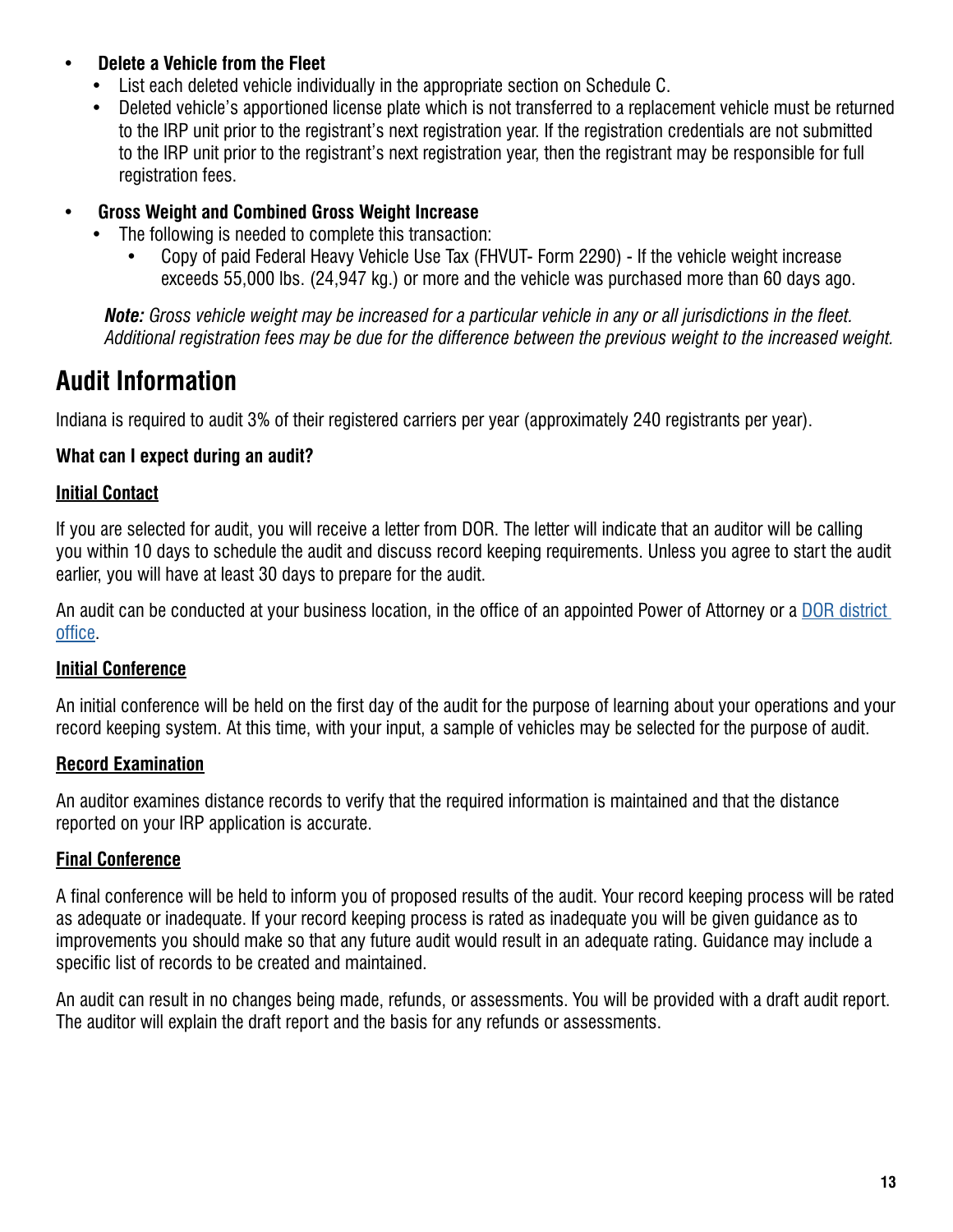#### **Audit Findings**

You will be mailed an official audit report. The report will include a written explanation of any adjustments to your reported information, pages that show calculations of the adjustments and a proposed assessment/refund document. The proposed assessment/refund document will indicate if the result of your audit is a no change, refund or assessment and will include contact information for payment or appeal of the audit results.

If your records are rated as inadequate, your assessment will be 20% of your registration fees. If you are audited a second time and receive an inadequate rating your assessment will be 50% of your registration fee. If you are audited a third time and receive an inadequate rating your assessment will be 100% of your registration fees.

#### **Appeal Process**

If you disagree with the audit results you have 60 days from the proposed assessment/refund issuance date to submit a written appeal. A Protest Submission Form (State Form 56317) located at [dor.in.gov/legal-resources/appeals,](https://www.in.gov/dor/legal-resources/appeals/) must be included with the written protest and mailed to:

Indiana Department of Revenue Attn: Legal Division – Motor Carrier Services 100 N. Senate Ave., MS 102 N248 Indianapolis, IN 46204-2253

For more information on filing a protest, visit [in.gov/dor/files/dor-protest-guide.pdf](https://www.in.gov/dor/files/dor-protest-guide.pdf).

## <span id="page-14-0"></span>**Additional Resources**

#### **Federal Heavy Vehicle Use Tax (Form 2290)**

Internal Revenue Service 575 N. Pennsylvania, Suite 261 Indianapolis, IN 46204

PO Box 44211 Stop 60 Group 11 Indianapolis, IN 46244 800-829-1040

#### **Indiana State Police**

Commercial Motor Vehicle Enforcement 7811 Milhouse Rd, Suite S Indianapolis, IN 46241 317-615-7373 800-523-2350 Fax: 317-821-2350 [in.gov/isp/2500.htm](www.in.gov/isp/2500.htm) 

#### **United States Department of Transportation**

Federal Motor Carrier Safety Administration 800-877-8339 [fmcsa.dot.gov](https://www.fmcsa.dot.gov/)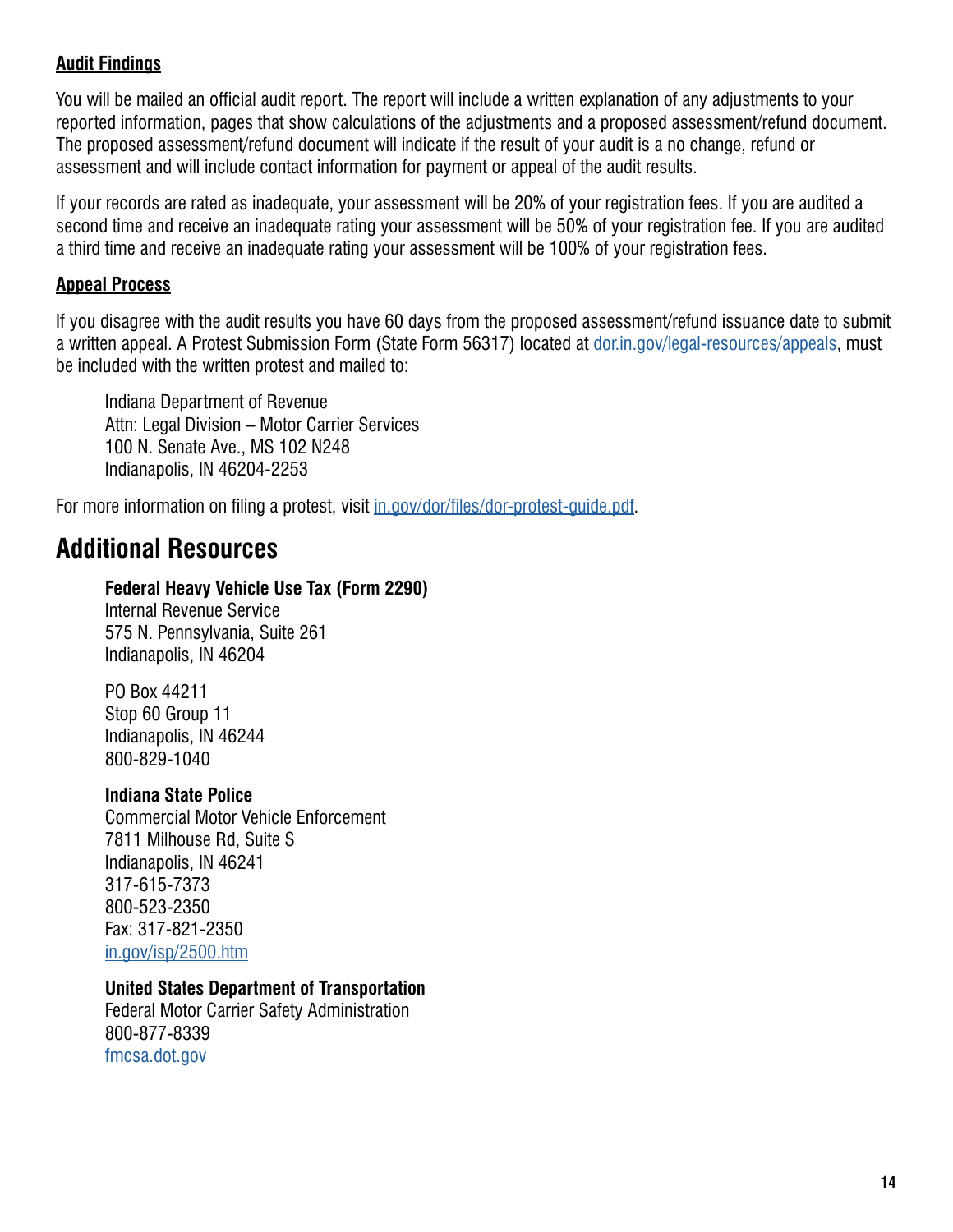## <span id="page-15-0"></span>**Appendix A: International Registration Plan Forms**

When submitting state forms or supporting documentation to the IRP unit, provide the IRP account number, Social Security number or Federal Identification Number and USDOT number where required. Fax all required documents to 317-615-7310 or email them to [IndianaIRP@dor.in.gov.](mailto:IndianaIRP%40dor.in.gov?subject=) For forms, go to [dor.in.gov,](https://www.in.gov/dor/) click on the Motor Carrier Services link, then on the MCS forms button.

| <b>Name</b>      | <b>State Form Number</b> | <b>Description</b>                                               |
|------------------|--------------------------|------------------------------------------------------------------|
| <b>FRP-A</b>     | 4947                     | Application for the International Registration Plan Schedule A   |
| <b>FRP-B</b>     | 4949                     | Schedule B                                                       |
| <b>INIRP-BN</b>  | 55550                    | New Account Schedule BN                                          |
| FRP-C            | 4950                     | <b>Transaction Schedule C</b>                                    |
| <b>FRP-G</b>     | 48125                    | Estimated Miles and First Year Applicants Schedule G             |
| <b>INIRP-L</b>   | 51290                    | Affidavit for Replacement Apportion IRP License Plate Schedule L |
| <b>INIRP-N</b>   |                          | IRP Notice of Understanding (New Applicants Only)                |
| <b>INIRP-S</b>   | 48284                    | Declaration of Signature Schedule S                              |
| <b>INIRP-VLA</b> | 12787                    | Statement of Existing Vehicle Lease Agreement                    |
| <b>MF-660C</b>   |                          | Application for Repair and Maintenance Permit                    |
| YT-1             | 47692                    | Application for a Yard Tractor Permit                            |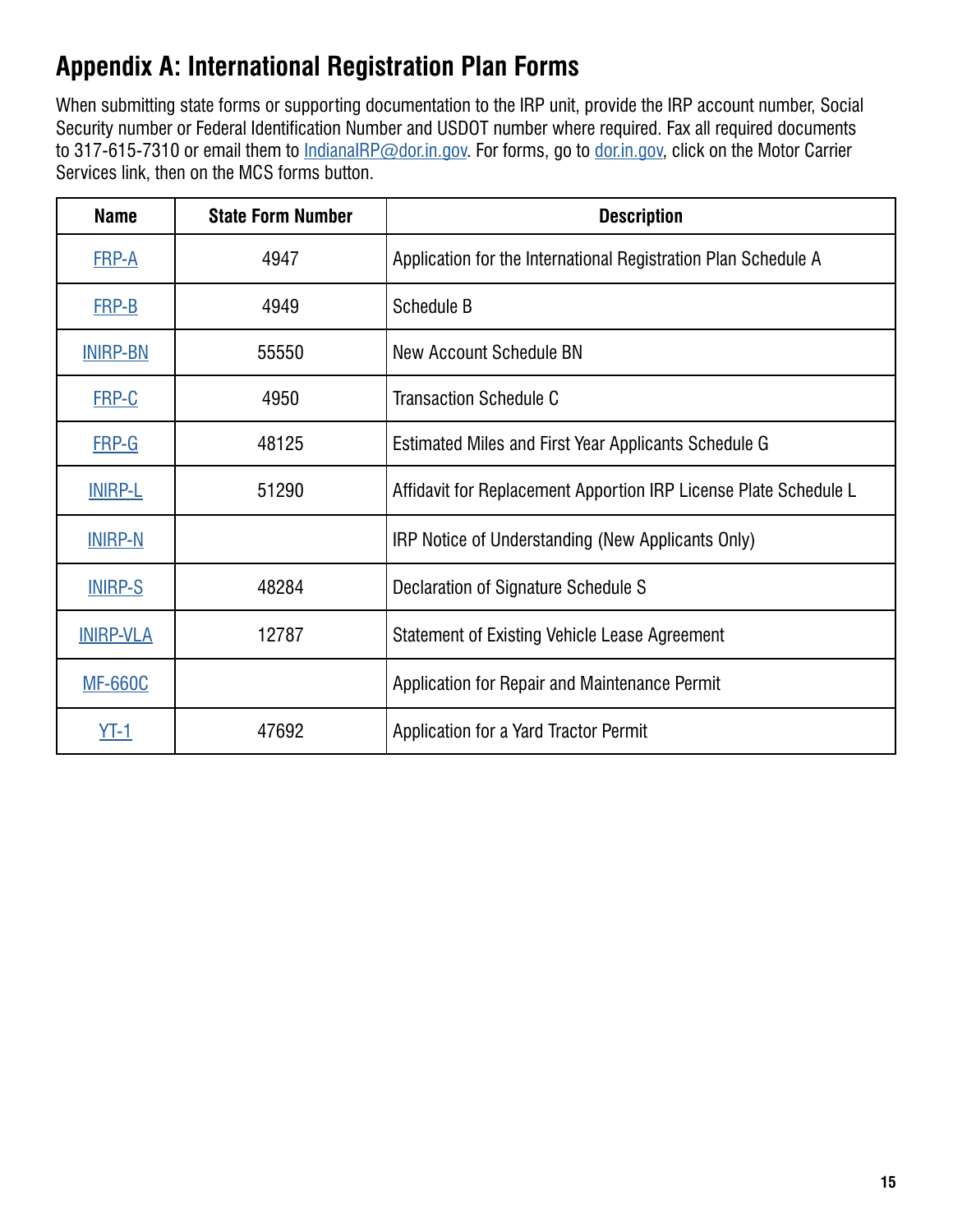## <span id="page-16-0"></span>**Appendix B: Definitions**

**Additional Fleet Vehicles:** Vehicles acquired by the registrant after the start of the registration year and added to the proportionally registered fleet.

**Agent Lessor and/or Service Representative:** One who furnishes facilities and services including sales, warehousing, motorized equipment and drivers, under contract or other arrangements, to a carrier for transportation of property by a household goods carrier.

**Allocation:** A system of registering a Fleet that operates in more than one Member Jurisdiction under which the Vehicles are fully registered in individual Member Jurisdictions in proportion to a measure of the presence or travel of the Fleet in each one, and under which the Vehicles so registered are granted Reciprocity in all the Member Jurisdictions in which any of the Vehicles of the Fleet is registered.

**Applicant:** A person in whose name the application is filed for registration under the Plan.

**Apportionable Fee:** Any periodic recurring fee or tax required for registering vehicles, such as registration fees, license or weight fees.

**Apportionable Vehicle:** Any Power Unit that is used or intended for use in two or more Member Jurisdictions and that is used for the transportation of persons for hire or designed, used, or maintained primarily for the transportation of property, and: (i) has two Axles and a gross Vehicle weight or registered gross Vehicle weight in excess of 26,000 lbs. (11,793.401 kg.), or (ii) has three or more Axles, regardless of weight, or (iii) is used in combination, when the gross Vehicle weight of such combination exceeds 26,000 lbs. (11,793.401 kg.).

A Recreational Vehicle, a Vehicle displaying Restricted Plates or a government-owned Vehicle, is not an Apportionable Vehicle; except that a Power Unit, or the Power Unit in a Combination of Vehicles having a gross Vehicle weight of 26,000 lbs. (11,793.401 kg.), or less, nevertheless may be registered under the Plan at the option of the Registrant.

**Apportioned Vehicle:** An Apportionable Vehicle that has been registered under the Plan.

**Apportionment Percentage:** The ratio of the distance traveled in the Member Jurisdiction by a Fleet during the Reporting Period to the distance traveled in all Member Jurisdictions by the Fleet during the Reporting Period, calculated to six decimal places, rounded to five decimal places and multiplied by one hundred.

**Audit:** The examination of a Registrant's Records, including source documents, to verify the distances reported in the Registrant's application for apportioned registration and evaluate the accuracy of the Registrant's distance-accounting system for its Fleet. Such an examination may be of multiple Fleets for multiple years.

**Auxiliary Axle:** An auxiliary undercarriage assembly with a fifth wheel and tow-bar that is used to convert a semi-trailer to a full trailer.

**Axle:** An assembly of a vehicle consisting of two or more wheels whose centers are in one horizontal plane by means of which a portion of the weight of a vehicle and its load, if any, is continually transmitted to the roadway. For purposes of registration under the Plan, an "Axle" is any such assembly whether or not it is load-bearing only part of the time.

**Axle Weight:** The weight concentrated on one or more axles spaced less than 40 inches from center to center.

**Base Jurisdiction:** The Member Jurisdiction, selected in accordance with Section 305 of the IRP plan, to which an Applicant applies for apportioned registration under the Plan or the Member Jurisdiction that issues apportioned registration to a Registrant under the Plan.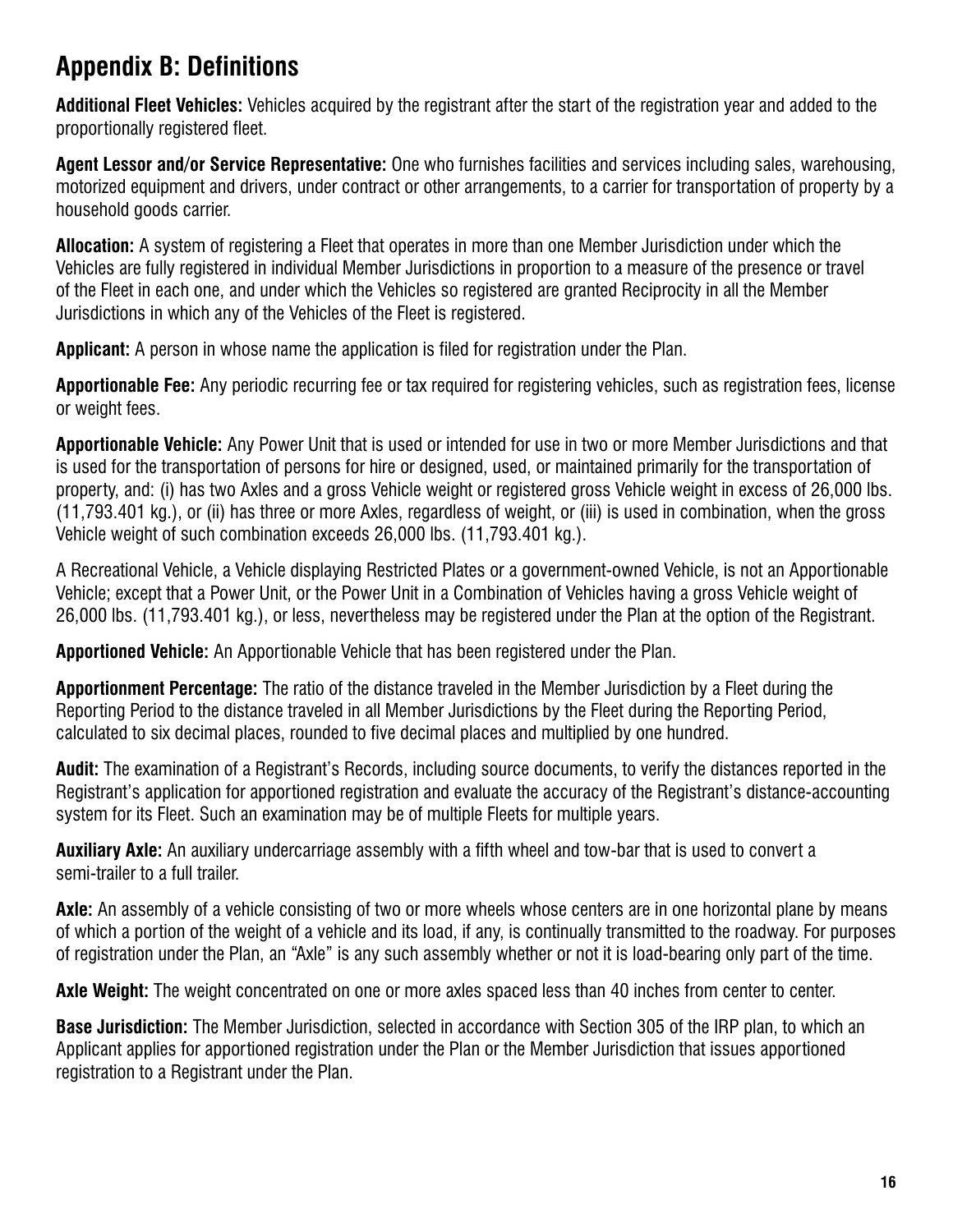**Base Plate:** A term normally associated with proportional registration that applies to the apportioned license plate(s) issued by the base jurisdiction. A base plate issued by the base jurisdiction for interjurisdiction travel under the IRP. This is the only registration identification plate needed by the vehicle when traveling through any member jurisdiction unless traveling in the following jurisdictions: California, Oregon, Washington or Nevada. In this case it is the registrant's responsibility to contact these jurisdictions for additional requirements. An intrajurisdiction vehicle traveling solely in Indiana can obtain an Indiana base plate from the local BMV or MCS provided the registrant has an active IRP account in good standing.

**Cab Card:** An evidence of registration, other than a Plate, issued for an Apportioned Vehicle registered under the IRP Plan by the Base Jurisdiction and carried in or on the identified vehicle.

**Canadian Provincial Authority Number:** A unique number assigned to a motor carrier authorized to conduct highway transportation operations within the boundary of the Canadian province issuing the number.

**Chartered Party:** "Chartered Party" means a group of Persons who, pursuant to a common purpose and under a single contract, have acquired the exclusive use of a passenger-carrying Motor Vehicle to travel together as a group to a specified destination or for a particular itinerary, either agreed upon in advance or modified by the group after leaving the place of origin. This term includes services rendered to a number of passengers that a passenger carrier or its agents has assembled into a travel group through sales or a ticket to each individual passenger covering a round trip from one or more points of origin to a single advertised destination.

**Combination of Vehicles:** A power unit used in combination with one or more trailers, semi-trailers or auxiliary axles.

**Combined Gross Vehicle Weight:** The total weight allowed on each axle and the combination of the attached load.

**Commercial Vehicle:** Vehicles that meet the following guidelines: 1) Have a gross vehicle weight rating (GVWR) of at least 26,001 lbs.; 2) Are designed to transport 16 or more passengers including the driver; and 3) Carry hazardous waste or materials that require placarding.

**Credentials:** The cab card and plate issued in accordance with the Plan.

**Declared Gross Vehicle Weight:** The weight of a vehicle without load, plus the weight of any load on the vehicle.

**Electronic Logging Device (ELD):** Mandated device used to accurately track, manage and share records of duty status data. An ELD synchronizes with an engine to automatically record driving time, for easier, more accurate hours of service recording.

**Enforcement Date:** The date the base jurisdiction requires a registrant to display the new registration year's credentials.

**Established Place of Business:** A physical structure located within the Base Jurisdiction that is owned or leased by the Applicant or Registrant and whose street address shall be specified by the Applicant or Registrant. This physical structure shall be open for business and shall be staffed during regular business hours by one or more persons employed by the Applicant or Registrant on a permanent basis (i.e., not an independent contractor) for the purpose of the general management of the Applicant's or Registrant's trucking-related business (i.e., not limited to credentialing, distance and fuel reporting, and answering telephone inquiries). The Applicant or Registrant need not have a land line telephone service at the physical structure. Records concerning the Fleet shall be maintained at this physical structure (unless such records are to be made available in accordance with the provisions of Section 1035). The Base Jurisdiction may accept information it deems pertinent to verify that an Applicant or Registrant has an Established Place of Business within the Base Jurisdiction.

**Exception:** A deviation from the plan by a Member Jurisdiction, which has been approved by all Member Jurisdictions.

**Extension:** A period of time from the expiration date or end of a grace period during which registrants may operate on expired credentials by reason of the inability of the Base Jurisdiction to provide current credentials.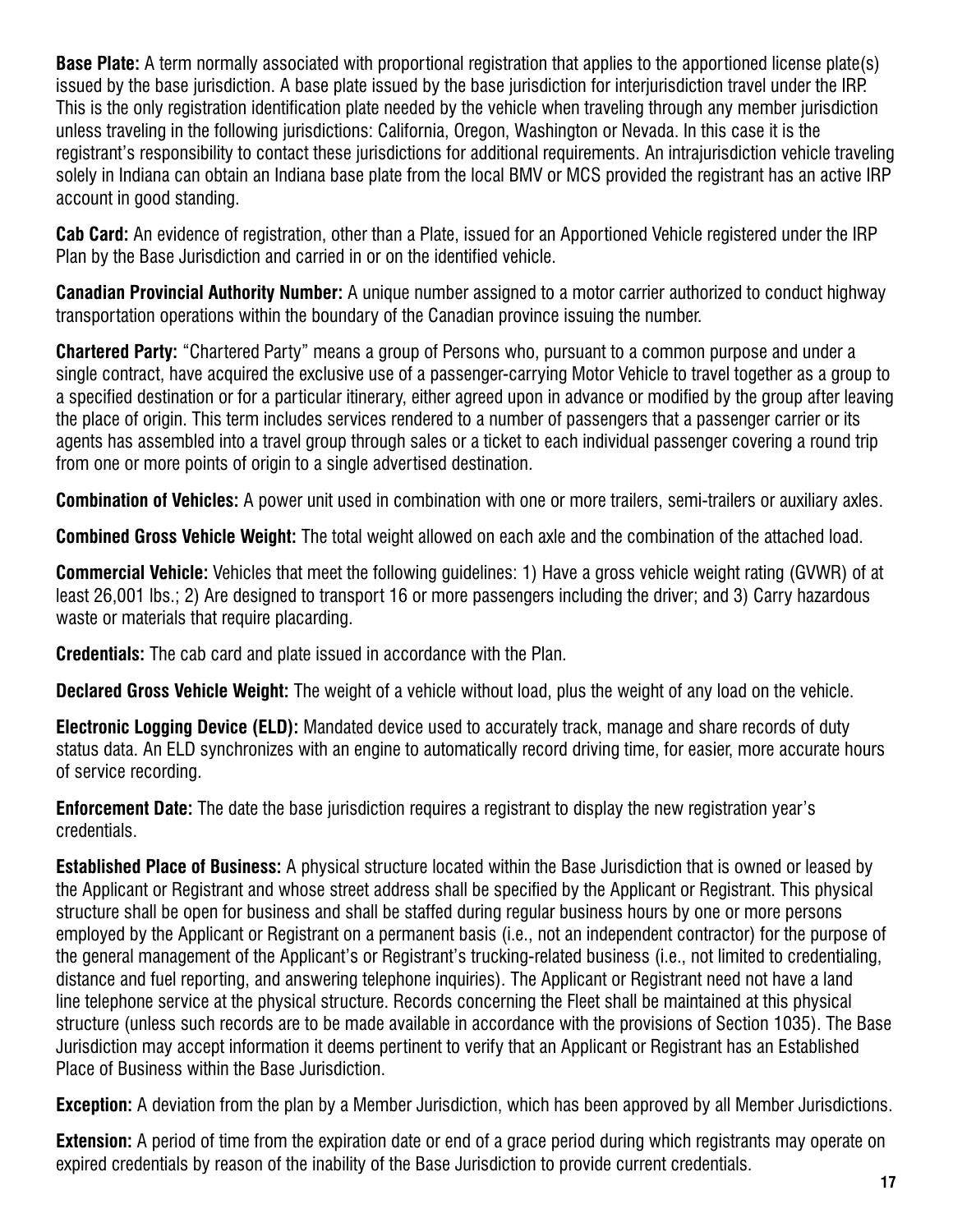**Factory Price:** A required element in some Member Jurisdictions fee tables. Wyoming uses 90% of the manufacturer's suggested retail price. Colorado uses 75% of the manufacturer's suggested retail price in calculating those states fees.

**Fifth Wheel:** A device used to connect a truck-tractor or converter dolly to a semi-trailer.

**Fleet:** One or more apportionable vehicles designated by a registrant for distance reporting under the Plan.

**Fleet Consolidation:** Combining two or more fleets into the resulting fleet in which vehicles and actual distance reported determine apportioned fees for the fleet.

**Grace Period:** A period of time from the expiration of apportioned registration until the Enforcement Date for new Credentials.

**Gross Vehicle Weight:** The total weight allowed to be carried on each axle minus a combination vehicle.

**Household Goods Carrier:** A carrier handling (i) personal effects and property used or to be used in a dwelling, or (ii) furniture, fixtures, equipment and the property of stores, offices, museums, institutions, hospitals or other establishments, when a part of the stock, equipment or supply of such stores, offices, museums, institutions, including objects of art, displays and exhibits, which, because of their unusual nature or value, requires the specialized handling and equipment commonly employed in moving household goods.

**In-Jurisdiction Miles or Kilometers:** The total distance operated by a fleet of apportioned vehicles in a Jurisdiction during the reporting period. In those cases where the registrant operated a fleet of apportioned vehicles in Jurisdictions that require no apportionment and grant reciprocity, the Base Jurisdiction may add such miles or kilometers to the in-jurisdiction miles or kilometers.

**Interjurisdiction Movement:** Vehicle movement between or through two or more Jurisdictions.

**Interstate:** Transportation of persons or property across state lines, including international boundaries, or wholly within one state as part of a thorough movement that originates or terminates in another state or country.

**Intrajurisdiction Movement:** Vehicle movement from one point within a Jurisdiction to another point within the same Jurisdiction.

**Intrastate:** Traveling only within the borders of one state (specifically, Indiana).

**Intrastate Carriers:** Carriers that participate in the transportation of persons or property wholly within one state.

**Individual Vehicle Distance Record (IVDR):** Required of all apportionable vehicles. The original record is generated in the course of actual vehicle operation and is used as a source document to verify the registrant's reported distance for accuracy.

**Jurisdiction:** A country or a state, province, territory, possession or federal district of a country.

**Lease:** A transaction evidenced by a written document in which a lessor vests exclusive possession, control and responsibility for the operation of a vehicle in a lessee for a specific term. A long-term lease is for a period of 30 calendar days or more. A short-term lease is for a period of less than 30 calendar days.

**Leased Vehicles:** In a lessee-lessor relationship where one leases to another, the lessor who is the titled owner may decide in whose name the vehicle is registered. An apportioned operator may temporarily lease equipment to another apportioned fleet operator, and the lessor shall be responsible for reporting the distance traveled by the leased equipment. The lessee shall be the person using and operating the equipment by the lease agreement. The leased vehicle must specify which fees have been paid or a Temporary Permit will be required.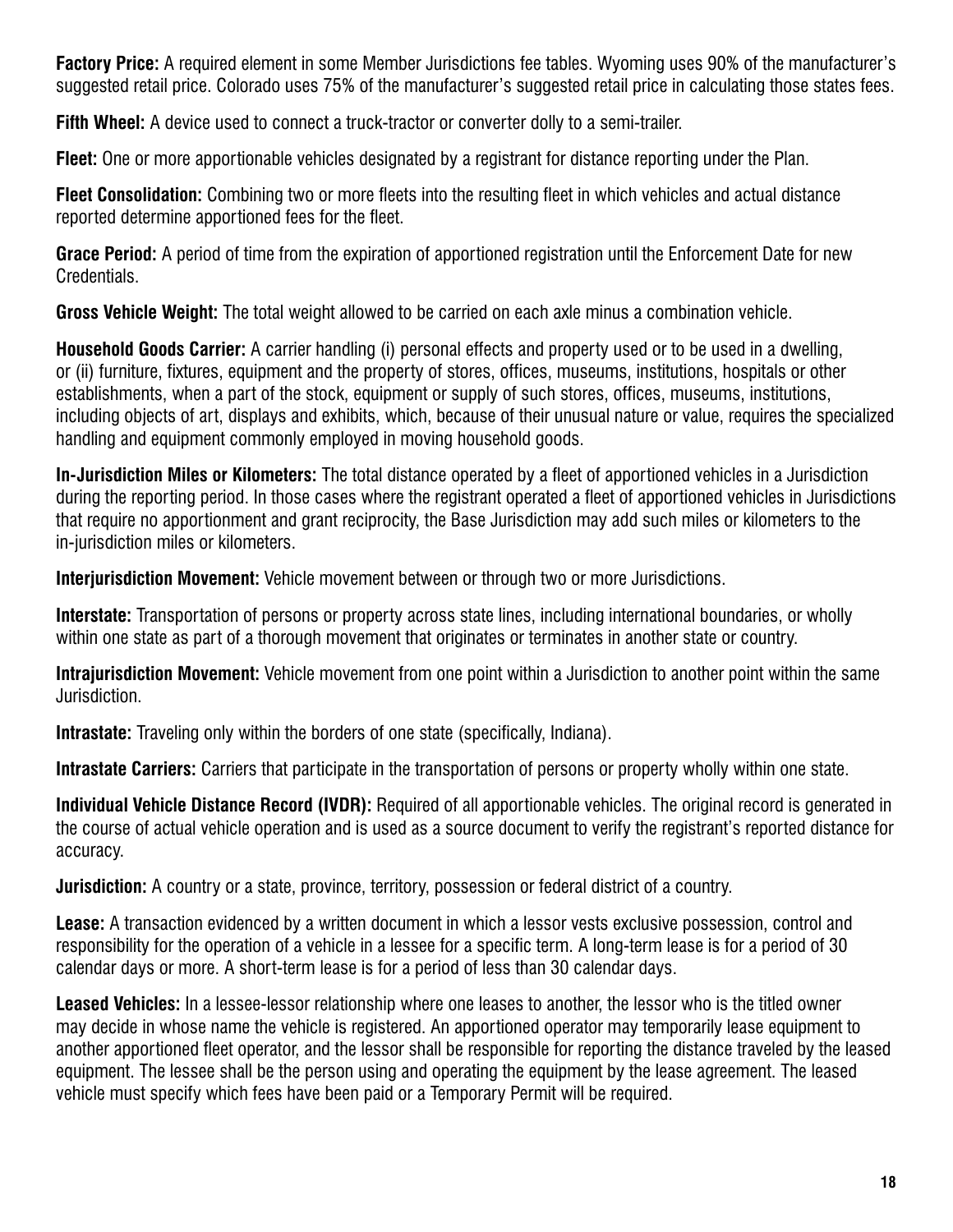An apportioned vehicle may be leased to any non-apportioned carrier based in any Member Jurisdiction. The lessor shall be responsible for reporting the distance traveled by the leased equipment. The leased vehicle must bear proportional credentials and can be operated in Indiana only if fees have been paid to Indiana; otherwise a Trip Permit will be required.

Indiana full-fee carriers may temporarily lease proportionally registered vehicles bearing proper Indiana registration credentials, provided the apportioned carrier reports the distance traveled while the equipment is under lease. The Indiana full-fee carrier must send a report of distance traveled by the leased equipment to the apportioned carrier.

A leasing company may transfer a vehicle from one customer to another without having to re-register the vehicle as long as the fleet owner remains the same. If the fleet owner changes, the vehicle will have to be re-registered under the new fleet owner's name, and full fees will be assessed.

**Lessee:** A person that is authorized to have exclusive possession and control of a vehicle owned by another under terms of a lease agreement.

**Lessor:** A person that, under the terms of a lease agreement, authorizes another person to have exclusive possession, control of, and responsibility for the operation of a vehicle.

**Long Term:** A period of time that is 30 days or longer.

**Member Jurisdiction:** A Jurisdiction that has applied and has been approved for membership in the Plan in accordance with Section 1100 of the Plan.

**Mobile Home Toter or Road Tractor (RT):** A tractor unit designed for modular and manufactured housing, which is adapted for purposes of delivering or removing mobile homes on smaller home sites. Mobile home toters or road tractors must be proportionally license plated at the maximum gross weight of the combination of power unit and unit(s) being towed (combined gross weight).

**Motor Carrier:** A common carrier, contract carrier or carrier certified in accordance with rules adopted by DOR under Indiana Code 4-22-2.

Common Carrier: Any motor carrier which holds itself out to the general public to engage in the transportation by motor vehicles of passengers or property for compensation.

Contract Carrier: Any motor carrier transporting persons or property for compensation or hire under contract to a particular person, firm or corporation.

Exempt Carrier: An individual, partnership or corporation engaged in the business of transporting exempt goods or persons for compensation.

Private Carrier: A person, firm or corporation which utilizes its own trucks to transport its own freight.

**Motor Vehicle:** A Vehicle which is self-propelled by power other than muscular power and which does not move on rail.

**Non-Apportioned Plate:** A license plate issued to a carrier for a power unit that is restricted to only intrajurisdiction operation.

**Non-qualifying Vehicles:** Vehicles that do not qualify for proportional registration in Indiana.

**One-Way Vehicle:** The owner of Trucks registered for 26,000 lbs. (11,793.401 kg.) or less that are identified as a part of a one-way Rental Fleet may (i) allocate all of such Vehicles to the respective Member Jurisdictions in proportion to the mileage operated in each Member Jurisdiction by the Rental Fleet, or (ii) register all of such Vehicles as Apportioned Vehicles under the Plan. A one-way Rental Vehicle registered in accordance with this Section may be used in both interjurisdictional and intrajurisdictional operation.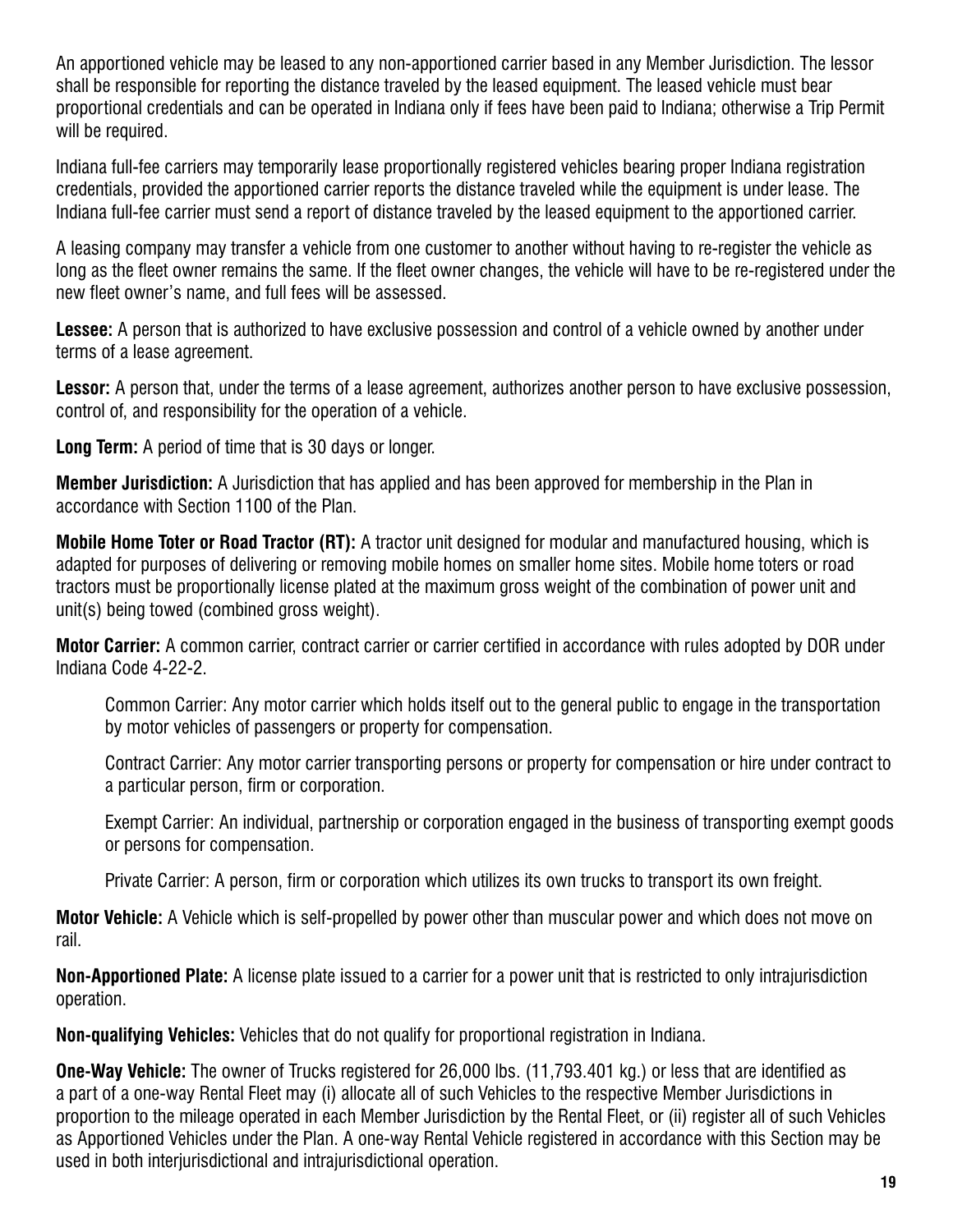**Operating Authority:** Authority granted to a carrier by either the Interstate Commerce Commission (ICC) or a Jurisdiction's Regulatory Commission for Interstate and/or Intrastate commerce.

**Operational Records:** Documents supporting the total distance traveled in each Jurisdiction and total distance traveled such as fuel reports, trip sheets, and driver logs which may be generated through onboard recording devices and maintained electronically.

**Owner:** A person, firm or corporation, other than a lien-holder, holding legal title to a vehicle.

**Plate:** The license plate, including renewal decals, if any, issued for a vehicle registered under the Plan by the Base Jurisdiction.

**Pool:** With respect to motor bus operations, means an agreement or combination among motor carriers of passengers, with the approval of the U.S. Department of Transportation or relevant provincial authority, to combine or divide traffic, services or any part of their earnings.

**Power Unit:** A motor vehicle (but not including an automobile or motorcycle), as distinguished from a trailer, semi-trailer or an auxiliary axle.

**Properly Registered Vehicle:** A vehicle which has been registered in full compliance with the laws of all Jurisdictions in which it is intended to operate.

### **Purchase Price Vehicle:**

- *A. Original Purchase Price -* For purposes of apportionment registration, the actual purchase price of the vehicle when new, excluding trade-in and sales tax, including accessories or modification attached to the vehicle.
- *B. Factory List Price -* The manufacturer's retail price, excluding trade-in and sales tax, including accessories or modification attached to the vehicle, as provided for in Branham's Automobile Reference Book or Truck Blue Book.
- *C. Latest Purchase Price -* The actual purchase price of the vehicle paid by the current owner, excluding trade-in and sales tax, including accessories or modification attached to the vehicle.

**Reciprocity:** The reciprocal grant by one Jurisdiction of operating rights or privileges to properly registered vehicles registered by another Jurisdiction, especially but not exclusively including privileges generally conferred by vehicle registration.

**Reciprocity Agreement:** An agreement, arrangement or understanding between two or more jurisdictions under which each of the participating Jurisdictions grants reciprocal rights or privileges to properly registered vehicles that are registered under the laws of other participating Jurisdictions.

**Reciprocity Distance:** Distance traveled by apportionable vehicles in Jurisdictions which are not Member Jurisdictions and which grant Reciprocity without charge.

**Recreational Vehicle:** A vehicle used for personal pleasure or travel and not in connection with any commercial endeavor.

**Registered Weight:** The weight for which a vehicle is licensed or registered within a particular Jurisdiction.

**Registrant:** A person in whose name a Properly Registered Vehicle is registered.

**Registration Fee:** For apportionable vehicles, the registration fee shall be the total fee required under the laws of each Jurisdiction for each vehicle at the regular annual or unexpired portion of the registration year.

**Registration Year:** A 12-month period during which under the laws of the Base Jurisdiction, the registration issued to a registrant by the base jurisdiction is valid. **20**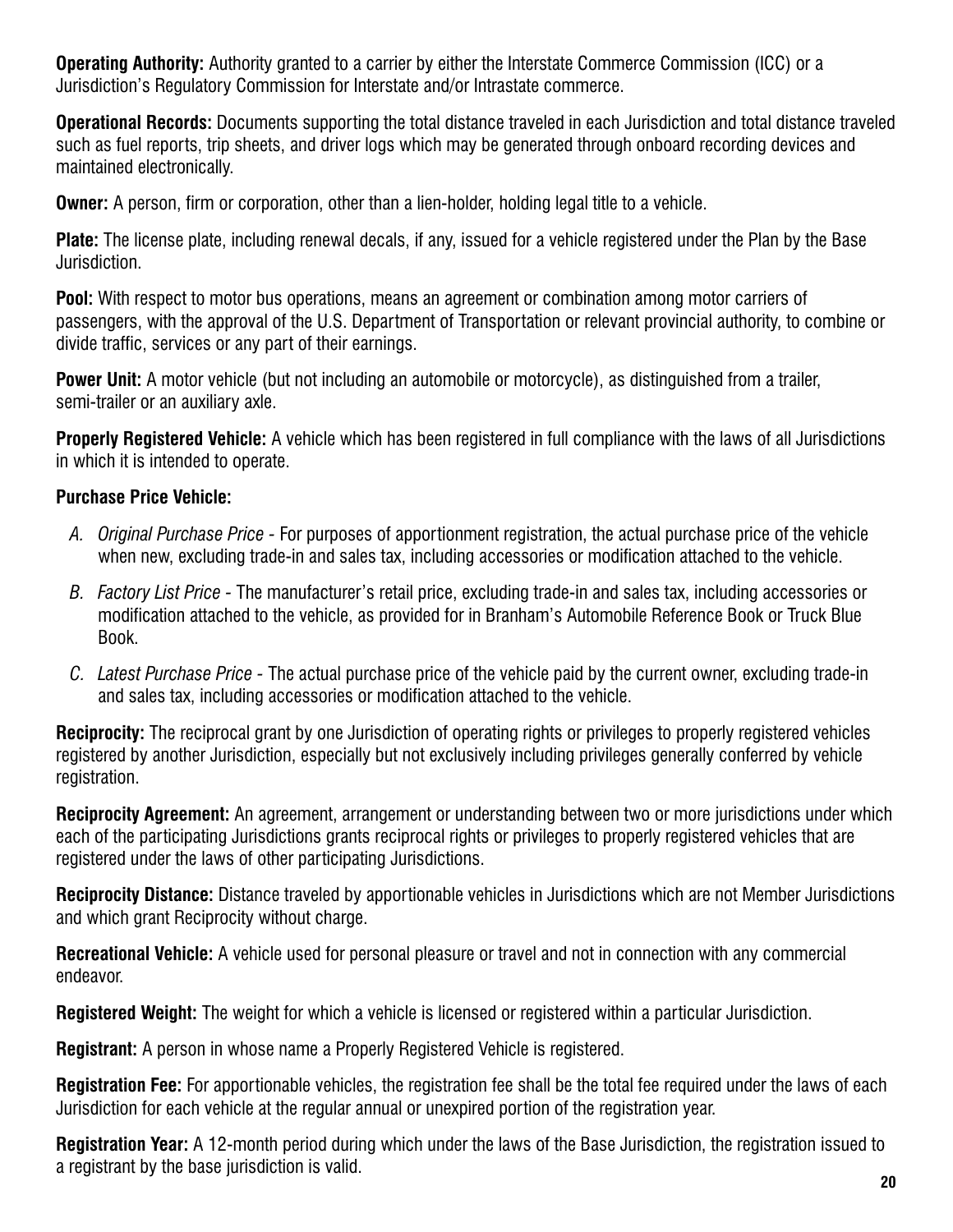**Rental Owner:** A person who rents vehicles to others with or without drivers.

**Rental Fleet:** Vehicles the Rental Owner designates as a Rental Fleet and which are offered for rent with or without drivers.

**Rental Transaction:** For the rental of a vehicle, a rental transaction shall be deemed to occur in the Jurisdiction where such vehicle first comes into the possession of the user.

**Rental Vehicle:** Vehicles of a rental fleet.

**Rental Vehicle Base Jurisdiction:** The "Base Jurisdiction" definition and the conditions therein specified must be met by the rental company as registrant of the fleet; except when the rental agreement is for more than 60 days, the rental customer must have an established place of business and his fleet must accrue distance in the Jurisdiction selected as the Base Jurisdiction for the registration year.

**Rental Fleet Owner:** A person or firm engaging in the business of renting such vehicles shall be extended full interjurisdiction and intrajurisdiction privileges, provided:

- The operational records of the fleet are maintained by the owner rental company. Such vehicles are part of a rental fleet which are identifiable as being a part of such fleet.
- Such person or firm has received approval from the Jurisdiction to apportion such rental fleet.

Such person or firm registers the vehicles in accordance with the following instructions:

See Service Representative under "AGENT"

*Fleets of Tractors, Single Trucks and Truck-Tractors based in Indiana -* Indiana registrants engaged in the business of renting and/or leasing such apportionable vehicles without drivers into or through one or more Member Jurisdictions, as well as any person or firm (registrant) of any other Jurisdiction electing to base a fleet of rental apportionable vehicles in Indiana, must pay apportionable registration fees based on distance using the forms Schedule A, Schedule B and Schedule C, if needed. Any vehicles based in Indiana for use only in Indiana would continue to be registered in Indiana on a non-apportioned basis.

A Rental Owner has the option of licensing a rental fleet in the name of the Rental Owner rather than in the name of each individual lessee. The following rules shall apply if registering in the name of the Rental Owner:

- On Schedule A, the name of the Lessee must be indicated and a copy of the lease agreement between the Rental Owner and the Lessee is required. If the Lessor is based out-of-state, a photocopy of the out-of-state title must accompany the application.
- On Schedule B, the Type of Operation must be indicated. When geographical area and type of operation (PV or FH, Daily Rental or Long-Term Lease) are similar, an attempt should be made to consolidate the fleet.

*Rental Trucks and Truck Tractors -* Must be registered in accordance with the IRP agreement except that the Base Jurisdiction selected by the rental owner must confirm to the definition of Base Jurisdiction.

*Rental Trailers and Semi-Trailers -* Trailers and semi-trailers not in separate pool fleets and used in normal tractor-trailer operations shall be apportioned under IRP. Where required, Trailers and Semi- Trailers over 6,000 lbs. gross vehicle weight and used solely in pool fleets shall be licensed by dividing the gross revenue received in the preceding year for the use of such rental vehicles arising from rental transactions occurring in the Jurisdiction by the total gross revenue received in the preceding year for the use of such rental vehicles arising from rental transactions in all Jurisdictions. The resulting percentage shall be applied to the number of units in such fleets, and the number of vehicles fully registered and plated in the jurisdiction. Allocation of such fleets may continue to be done through the Registrations Department of the BMV.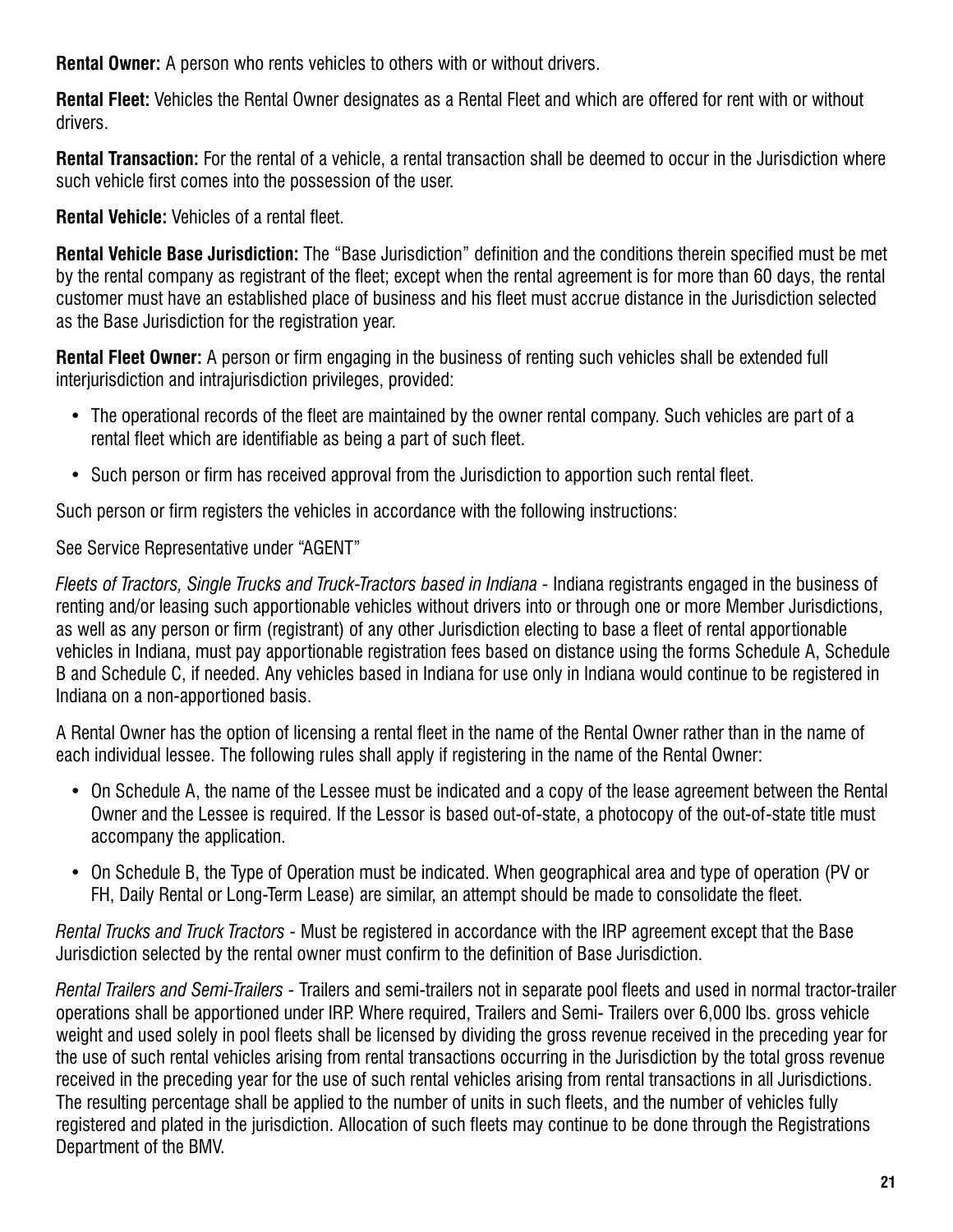*One-Way Vehicles -* Indiana requires one-way trucks of less than 26,000 lbs. (11,793 kg.) gross vehicle weight operated as part of an identifiable one-way and local fleet, to be licensed by class of vehicle depending on gross vehicle weights. All vehicles in each class shall be licensed in Indiana for the same gross vehicle weights. A separate application is required to allocate and license each class.

The minimum number of such trucks in each class to be full-fee licensed in Indiana during the appropriate annual license renewal period of each registration or license year shall be determined as follows:

For each class of vehicles, divide the Indiana distance by the total distance traveled (all Jurisdictions) during the preceding year.

Multiply the resulting Indiana percent by the total number of vehicles in the particular class owned or operated on the first day of the registration or license year. The resulting figure shall be the minimum number of such vehicles subject to registration and licensing in Indiana.

All trucks of such one-way fleets so qualified will be allowed to perform both interjurisdiction and intrajurisdiction movements in all Jurisdictions.

Allocation of such fleets may continue to be done through the Registrations Department of the BMV.

When equipment is added to the fleet after the original application is filed for any registration or license year, the same percentage used at the beginning of the registration or license year shall be used to determine the number of additional vehicles subject to registration and license in Indiana.

*Utility Trailers -* Where required, registrants engaged in the business of renting and leasing Utility trailers at 6,000 lbs. gross vehicle weight and under in more than one Jurisdiction, shall prepare and maintain monthly inventories of each vehicle owned and/or operated.

Actual inventory reports must support the monthly inventories.

Every owner of such Trailers shall allocate and register at the beginning of each registration year, a number of trailers equal to no less than the average number of such trailers rented in or through the Jurisdiction during the preceding year.

**Reporting Period:** The period of twelve consecutive months immediately prior to July 1 of the calendar year immediately preceding the beginning of the Registration Year for which apportioned registration is sought. If the Registration Year begins on any date in July, August or September, the Reporting Period shall be the previous such twelve-month period.

**Records:** Information created, received and maintained as evidence by an organization or person in the transaction of business, or in the pursuance of legal obligations, regardless of media.

**Records Review:** An evaluation of a registrant's distance accounting system and internal controls to assess the registrant's compliance with the requirements of the Plan. Unlike an audit, a records review focuses only on the adequacy of the internal controls and the record-keeping system; it may be limited in scope to less than a full registration year; it may be conducted before the registrant's first registration renewal; and it does not result in any fee adjustments.

**Repository:** The entity designated as such in Section 1300 of the IRP Plan.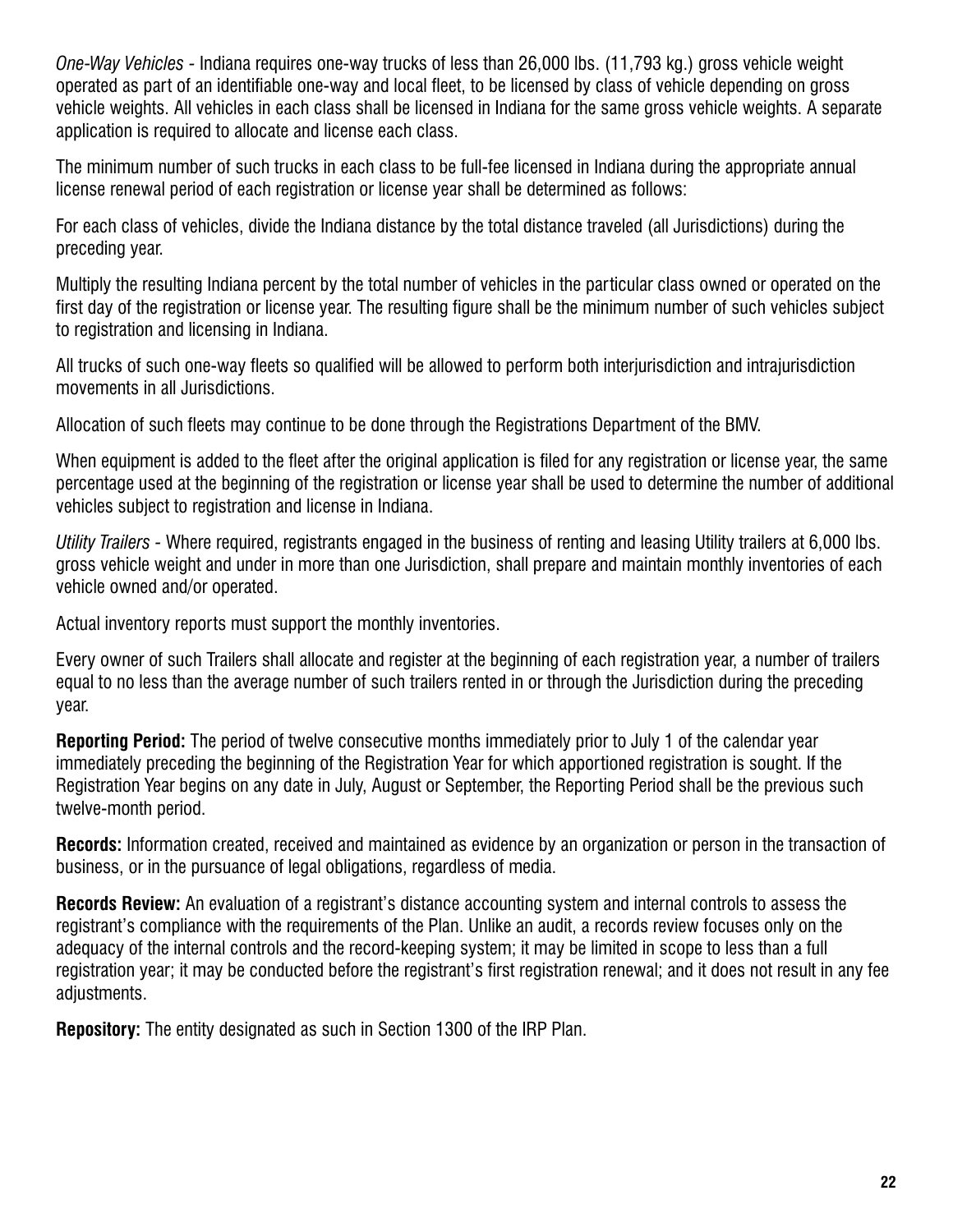**Residence:** The status of an Applicant or a Registrant as a resident of a Member Jurisdiction.

- An Applicant may elect as its Base Jurisdiction any Member Jurisdiction:
	- where the Applicant has an Established Place of Business,
	- where the Fleet the Applicant seeks to register under the Plan accrues distance, and
	- where Records of the Fleet are maintained or can be made available.
- An Applicant that does not have an Established Place of Business in any Jurisdiction may designate as a Base Jurisdiction any Member Jurisdiction:
	- where the Applicant can demonstrate Residence,
	- where the Fleet the Applicant seeks to register under the Plan accrues distance, and
	- where Records of the Fleet are maintained or can be made available.
- To establish Residence in a Member Jurisdiction, an Applicant must demonstrate to the satisfaction of the Member Jurisdiction at least three of the following:
	- if the Applicant is an individual, that his or her driver's license is issued by that Jurisdiction,
	- if the Applicant is a corporation, that it is incorporated or registered to conduct business as a foreign corporation in that Jurisdiction,
	- if the Applicant is a corporation, that the principal owner is a resident of that Jurisdiction,
	- that the Applicant's federal income tax returns have been filed from an address in that Jurisdiction,
	- that the Applicant has paid personal income taxes to that Jurisdiction,
	- that the Applicant has paid real estate or personal property taxes to that Jurisdiction,
	- that the Applicant receives utility bills in that Jurisdiction in its name,
	- that the Applicant has a Vehicle titled in that Jurisdiction in its name, or
	- that other factors clearly evidence the Applicant's legal Residence in that Jurisdiction.

**Restricted Plate:** A plate that has a time, geographic area, distance or commodity restriction or a mass transit or other special plate issued for a bus leased or owned by a municipal government, a state or provincial transportation authority, or a private party, and operated as part of an urban mass transit system, as defined by the Jurisdiction that issues the plate. See page 4 and Appendix C for information specific to Indiana.

**Semi-Trailer:** A Vehicle without motor power that is designed to be drawn by a Motor Vehicle and is constructed so that a part of its weight rests upon or is carried by a towing Vehicle.

**Service Representative:** A Person that furnishes facilities and services, including sales, warehousing, motorized equipment and drivers under contract or other arrangement to a motor carrier for the transportation of household goods.

**The Plan:** Refers to the IRP plan located at [irponline.org/page/theplan](https://www.irponline.org/page/theplan)

**Total Distance:** All distance operated by a Fleet of Apportioned Vehicles. Total Distance includes the full distance traveled in all Vehicle movements, both interjurisdictional and intrajurisdictional, and including loaded, empty, deadhead and bobtail distance. Distance traveled by a Vehicle while under a trip Lease shall be considered to have been traveled by the Lessor's Fleet.

**Tractor:** A motor vehicle designed and used primarily for drawing other vehicles, but not so constructed as to carry a load other than part of the weight of the vehicle and load so drawn.

**Trailer:** A vehicle without motor power, designed to be drawn by a motor vehicle and so constructed that no part of its weight or that of its load rests upon or is carried by the towing vehicle.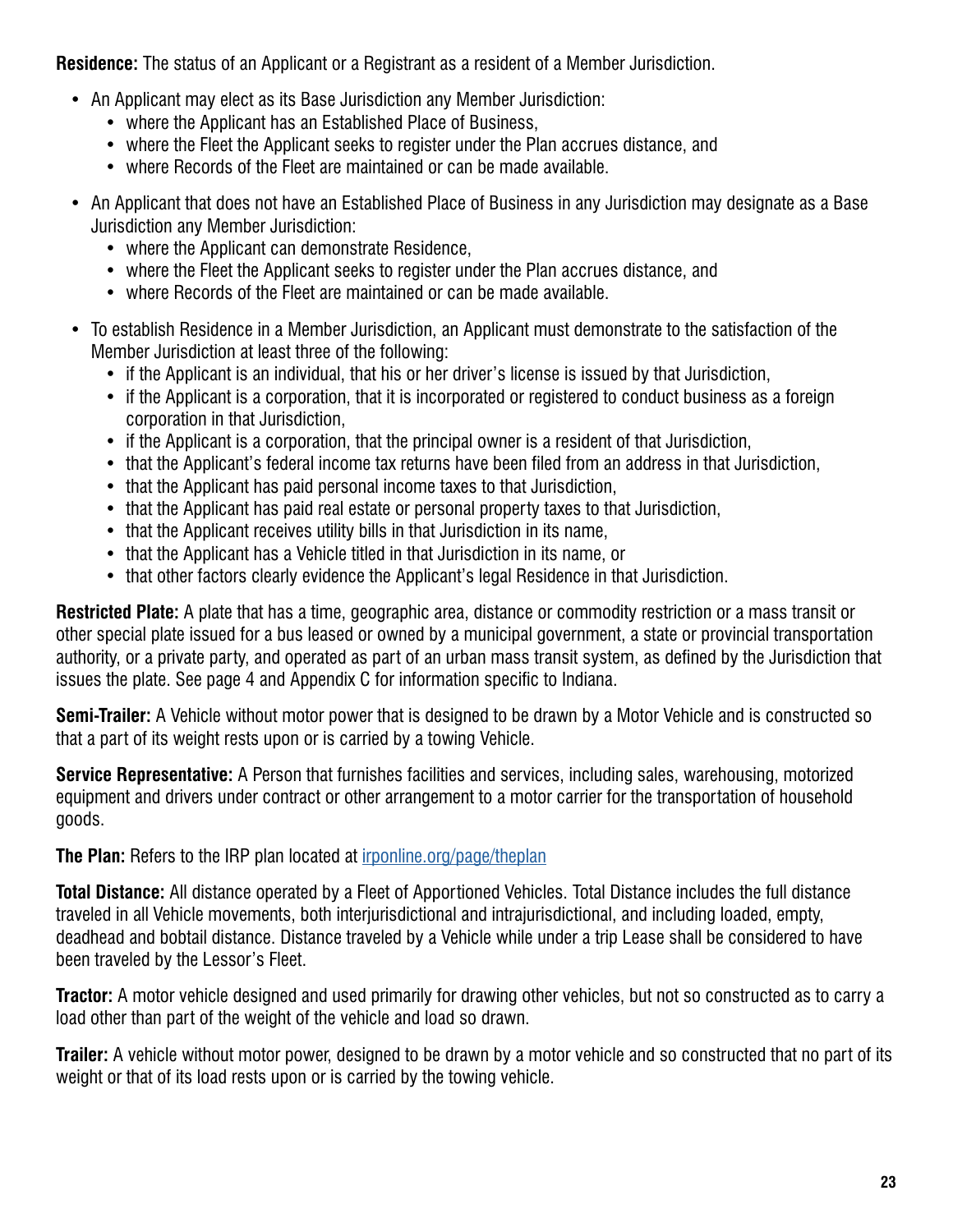**Trip Lease:** A lease of vehicular equipment to a carrier (lessee) for a single interjurisdictional movement. The term may also include a similar intrajurisdiction movement where such a movement is authorized under the laws of the Jurisdiction.

**Trip Permit:** A permit issued by a Member Jurisdiction in lieu of apportioned or full registration.

**Truck:** A power unit designed, used or maintained primarily for the transportation of property.

**Truck Tractor:** A motor vehicle designed and used primarily for drawing other vehicles, but so constructed as to carry a load other than a part of the weight of the vehicle and load so drawn.

**United States Regions:** For purposes of Section 1325 of the IRP Plan, the following allocation of the United States Member Jurisdictions:

- Region No. 1— Connecticut, Delaware, the District of Columbia, Maine, Maryland, Massachusetts, New Hampshire, New Jersey, New York, Pennsylvania, Rhode Island and Vermont.
- Region No. 2— Alabama, Arkansas, Florida, Georgia, Kentucky, Louisiana, Mississippi, North Carolina, Oklahoma, South Carolina, Tennessee, Texas, Virginia and West Virginia.
- Region No. 3— Illinois, Indiana, Iowa, Kansas, Michigan, Minnesota, Missouri, Nebraska, North Dakota, Ohio, South Dakota and Wisconsin.
- Region No. 4— Arizona, California, Colorado, Idaho, Montana, Nevada, New Mexico, Oregon, Utah, Washington and Wyoming.

**Unladen Vehicle Weight:** The weight of a vehicle fully equipped for service excluding the weight of any load.

**Vehicle:** Means a device used to transport persons or property on a highway, but does not include devices moved by human power or used exclusively upon rails or tracks.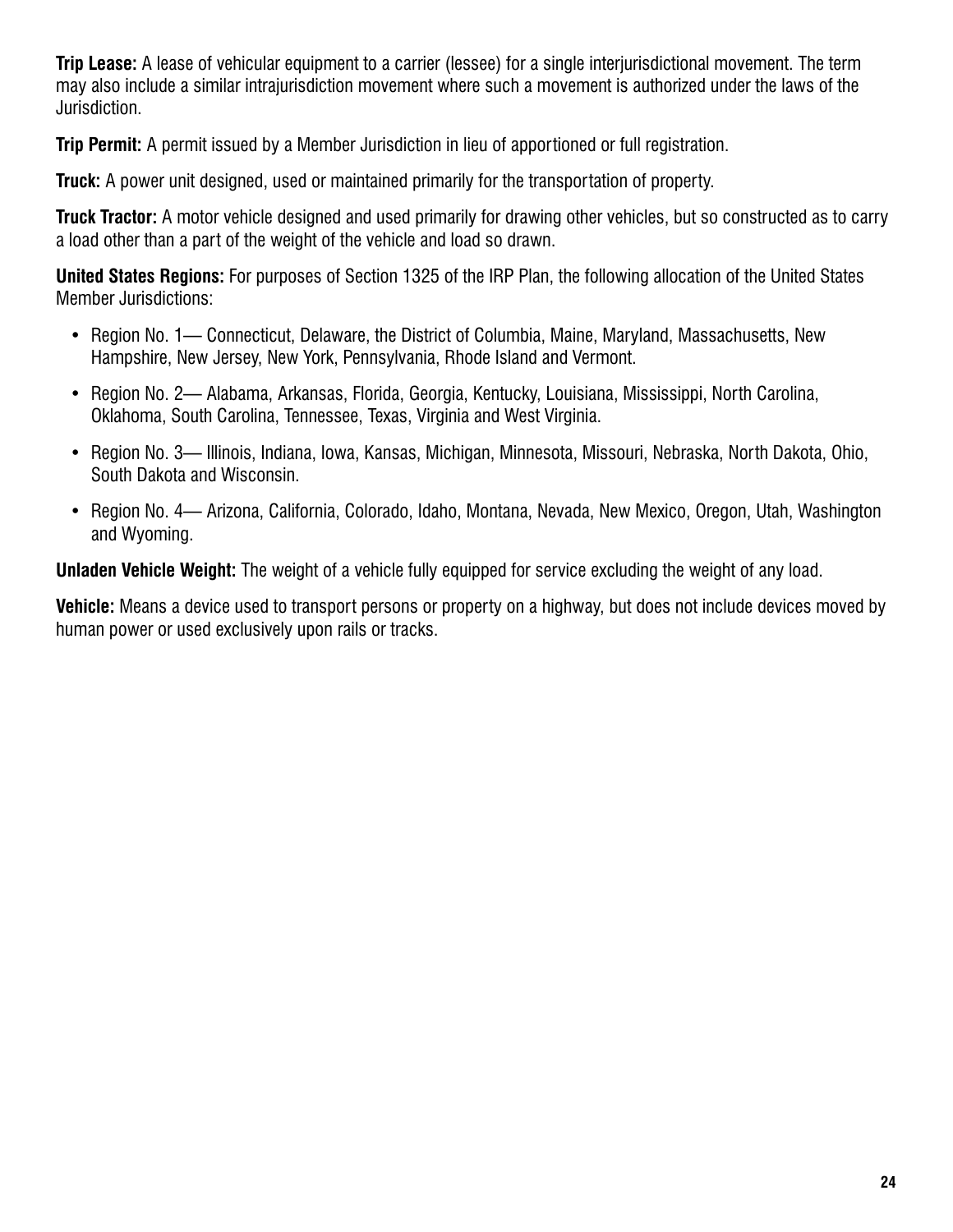## <span id="page-25-0"></span>**Appendix C: New Account Documents List**

To open a new IRP account, you must either:

- Claim Indiana as your base jurisdiction by having a qualifying "Established Place of Business" (EPB); or
- Reside in Indiana.

Most owner-operators, sole proprietors and new businesses in Indiana can establish base jurisdiction using residency. Residency may also be an option if a business cannot show an EPB because it is new to Indiana or does not have the most recent three consecutive years of Indiana tax returns with an Indiana address. **Information on establishing or proving Indiana residency is located below.** 

When conducting business with DOR, you will need:

- Valid government-issued ID. An Indiana Driver License is required to show residency.
- A Power of Attorney (POA-1) if you are representing the applicant (see [dor.in.gov/tax-professionals/power-of](dor.in.gov/tax-professionals/power-of-attorney-procedures-and-form)[attorney-procedures-and-form](dor.in.gov/tax-professionals/power-of-attorney-procedures-and-form)).

### **Documents to help MCS in determining an Established Place of Business in Indiana**

- IRP forms, all state forms are available at [dor.in.gov/tax-forms/motor-carrier-forms-and-applications:](dor.in.gov/tax-forms/motor-carrier-forms-and-applications)  $\Box$ 
	- □ State Form FRP-A (55661): International Registration Plan Schedule A
	- State Form FRP-B (55662): International Registration Plan Schedule B, or State Form INIRP-BN (55550): New Account Schedule
	- $\Box$  State Form FRP-G (55664): International Registration Plan Schedule G
	- $\Box$  INIRP-N: Notice of Understanding
- State Form 56148: Municipal Wheel Tax;  $\Box$
- $\Box$  Verification of valid US DOT number;
- **FMCSA Certificate of Operating Authority;**
- Federal Form 2290: Proof of paid Heavy Highway Vehicle Use Tax Return (HHVUT), including Form 2290 Schedule 1: Schedule of Heavy Highway Vehicles (if applicable);
- $\Box$  Lease agreements from the motor carrier responsible for safety;
- $\Box$  Verification of paid Unified Carrier Registration (UCR fees);
- **T** Verification or copy (foreign jurisdiction) of valid IFTA applications (includes applications in approval process);
- $\Box$  Copies of previous IRP registrations;
- $\Box$  Copies of vehicle titles processed or to be processed in Indiana (along with a notarized POA, if applicable);
- If the business is an LLC or corporation: a Certificate of Existence from the Indiana Secretary of State (available  $\Box$ through <inbiz.in.gov/business-filings/information-requests>);
- Filed Federal Form SS4: Application for Employer Identification Number (EIN), showing an Indiana address for  $\Box$ the company .